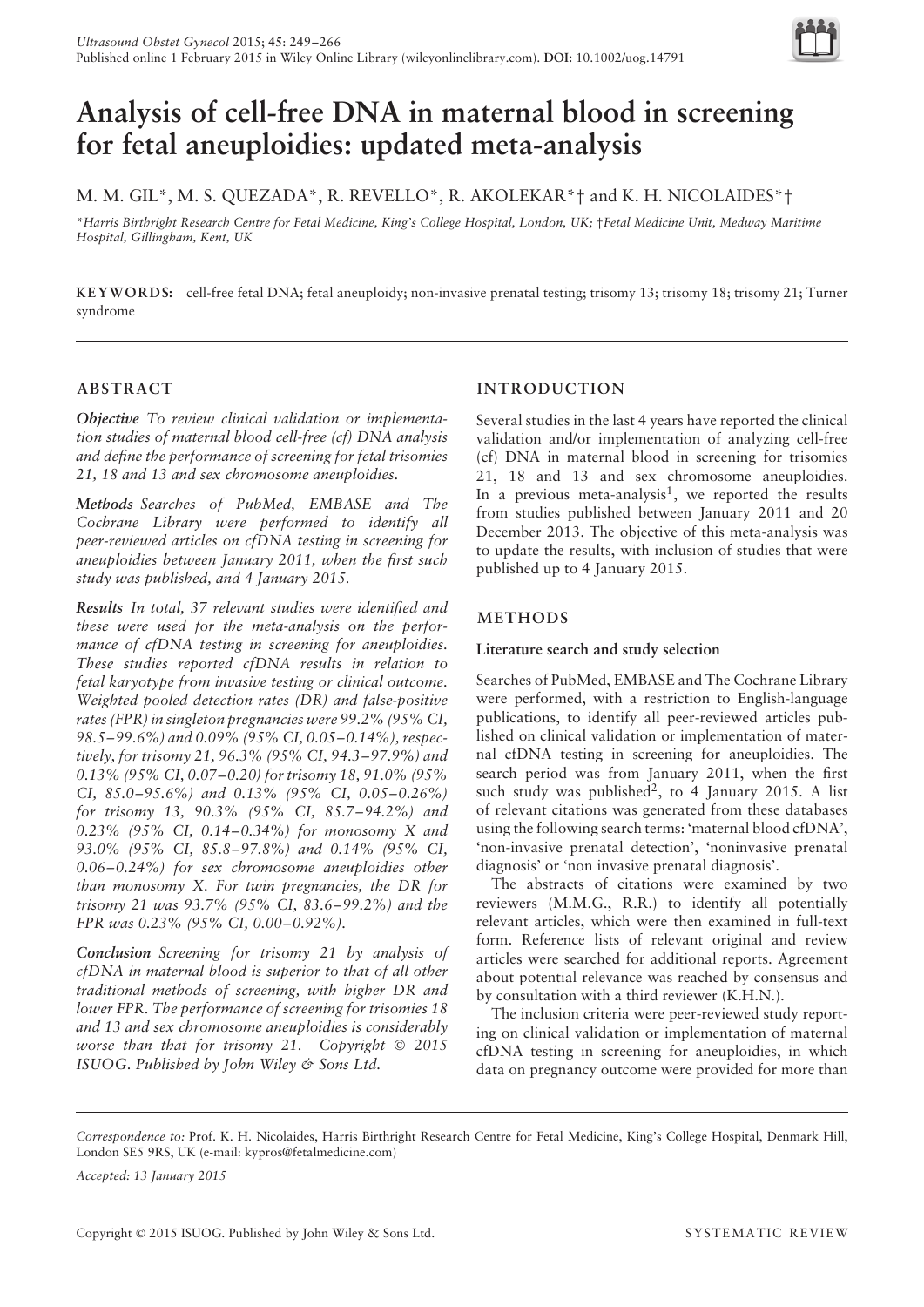

**Figure 1** Flowchart summarizing selection of studies for inclusion in the systematic review.

85% of the study population. Studies in which the laboratory scientists carrying out the tests were aware of fetal karyotype or pregnancy outcome were excluded.

# **RESULTS**

## **Data sources**

# **Data extraction and meta-analysis of data from all studies**

Data regarding sample size, gestational age at analysis, method used for cfDNA testing and detection (DR) and false-positive (FPR) rates for non-mosaic trisomies 21,18 and 13 and sex chromosome aneuploidies were obtained from each study included in the systematic review and documented in contingency tables. In the construction of these tables, we used the results from the cfDNA test and excluded those cases in which the test failed to give a result. In the calculation of FPR we included all euploid and aneuploid cases other than the aneuploidy under investigation. In tables in which there was a zero in any cell, Haldane correction was used, which added 0.5 to each count in the table to allow for estimation of variance and pooled effects.

Meta-analysis of extracted data was carried out in two steps: first, summary statistics with 95% CIs were derived for each study and, second, individual study statistics were combined to obtain a pooled summary estimate, which was calculated as a weighted average of the individual study estimates. The pooled summary statistics were estimated using both fixed-effects (inverse variance) and random-effects (DerSimonian-Laird) models.

Assessment of quality, heterogeneity between studies and estimation of bias were carried out as described previously<sup>1</sup>.

The statistical software package StatsDirect version 2.7.9 (StatsDirect Ltd, Cheshire, UK) was used for data analysis.

The search identified 1399 potentially relevant citations (Figure 1). The following groups were excluded: conference abstracts rather than peer-reviewed papers ( $n = 447$ ), non-relevant publications  $(n=788)$ , review articles or opinions  $(n = 89)$ , proof-of-principle studies reporting laboratory techniques, rather than clinical validation of a predefined method of maternal blood cfDNA analysis  $(n=24)^{3-26}$  and studies on clinical implementation of cfDNA testing in screening for aneuploidies in which pregnancy outcome data were provided for fewer than 85% of the study population<sup>27–40</sup> ( $n = 14$ ). One study had been included in our previous meta-analysis<sup>1</sup>, but, on further assessment for this analysis, it has been reclassified as a proof-of-principle study, as acknowledged by the authors $12$ .

In total, 37 relevant studies were identified<sup>2,41-76</sup> and these were used for the meta-analysis on the performance of cfDNA testing in screening for aneuploidies. These studies reported cfDNA results in relation to fetal karyotype from invasive testing or clinical outcome.

In three of the 37 studies, some of the maternal blood samples for the cfDNA analysis were obtained after the invasive test<sup>54,63,71</sup>. In 27 studies, it was stated explicitly2,41–47,49–52,55–59,61,62,65,68–70,72–74,76 and in two it was assumed on the basis of the described methodology<sup>64,75</sup> that, if an invasive test was carried out, the samples for cfDNA analysis were obtained before the invasive test. In five studies, it was uncertain if invasive testing was performed before or after maternal blood sampling for the cfDNA test<sup>48,53,60,66,67</sup>.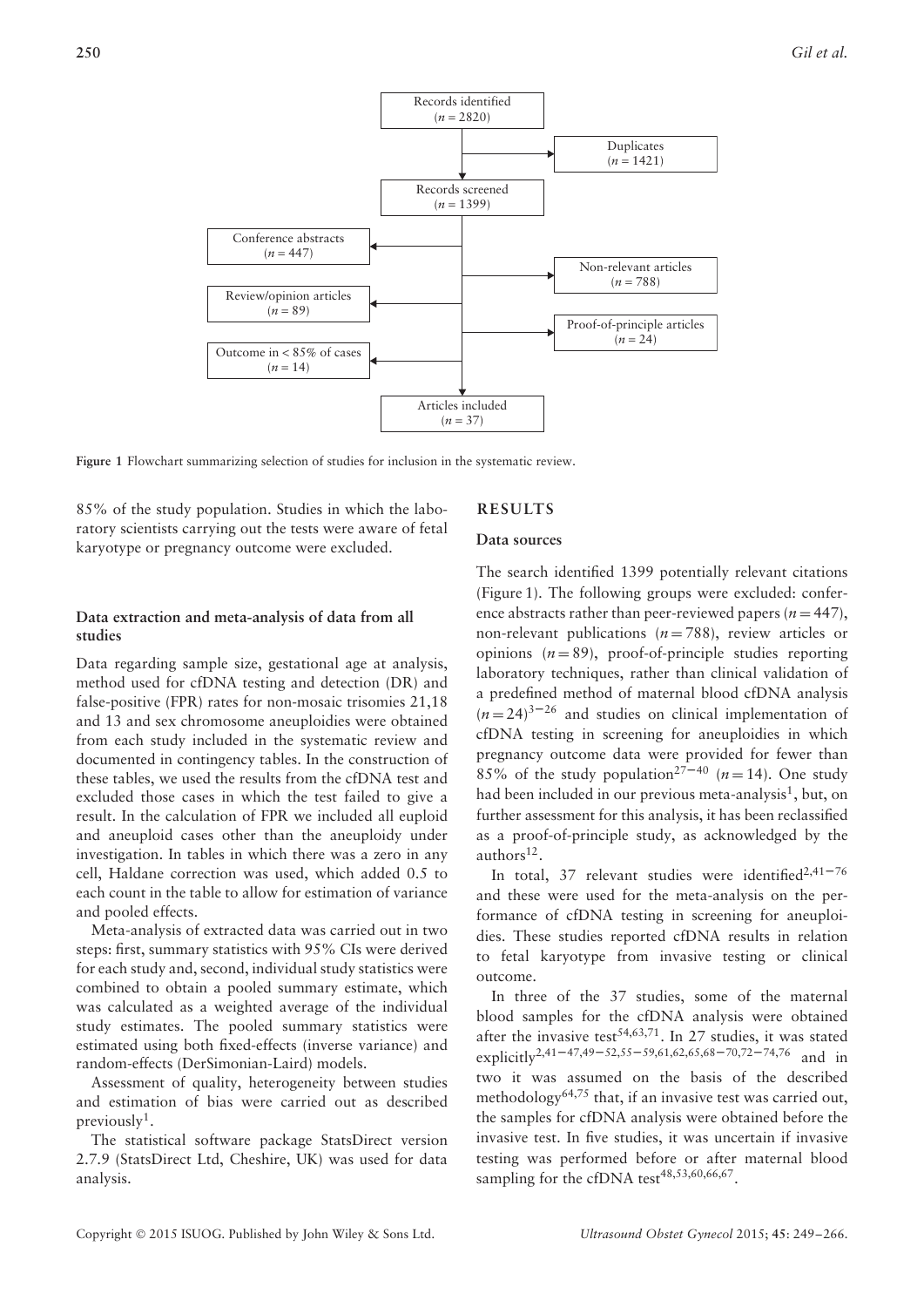

**Figure 2** Summary of the quality of included studies on trisomies (a) and sex chromosome aneuploidies (b) using the Quality Assessment tool for Diagnostic Accuracy Studies (QUADAS-2) checklist.

#### **Methodological quality of the selected studies**

The methodological quality of the selected studies, assessed by the Quality Assessment tool for Diagnostic Accuracy Studies (QUADAS-2)<sup>77</sup>, is illustrated in Figure 2. This tool comprises four domains; each one is assessed in terms of risk of bias and the first three are also assessed in terms of concerns regarding applicability. The studies were assessed separately for the trisomies and the sex chromosome aneuploidies.

#### *Risk of bias*

The first domain relates to patient selection. A study was considered to be at low risk of bias if the cfDNA test was carried out in a consecutive or random sample of patients and any exclusions were appropriate; case– control studies were considered to be at high risk of bias. The following studies were classified as being at high risk of bias either because the samples were not stated explicitly to have been consecutive or selected at random2,41,42,44,48,49,51,53,56–61,63–66,68,69,71–73,75 or because a case–control design was used<sup>43,45–47,52,54,55,67,70</sup>. Only four studies were classified as being at low risk of bias<sup>50,62,74,76</sup>.

The second domain relates to the index test. A study was considered to be at low risk of bias if the cfDNA test was carried out and the results given by the laboratory without prior knowledge of the fetal karyotype or pregnancy outcome. The risk of bias was considered to be low in all papers that stated explicitly that the cfDNA test was performed without prior knowledge of fetal karyotype or

outcome. In four studies this was assumed to be the case, but, because it was not stated in the paper, we recorded a high risk of bias<sup>2,48,60,68</sup>.

The third domain relates to the reference standard. A study was considered to be at low risk of bias if the method of diagnosing the chromosomal abnormality under investigation was able to give the correct answer. For trisomies 21, 18 and 13, we accepted this to be true if the diagnosis was based on prenatal or postnatal karyotyping, in the case of affected fetuses, or on karyotyping or examination of the neonate, in the case of unaffected fetuses. The risk of bias was also considered to be low for most studies on sex chromosome aneuploidies because the karyotype was ascertained from invasive testing; however, in four studies, the risk of bias was considered to be high because the assumption of normal karyotype was based on clinical examination at birth rather than on karyotyping<sup>61,64,73,76</sup>. Unlike the situation with trisomies 21, 18 and 13, neonates with sex chromosome aneuploidies are often phenotypically normal. Consequently, studies that do not involve karyotyping of the whole population will inevitably underestimate the true prevalence of these abnormalities and overestimate the potential sensitivity of a prenatal screening test.

The fourth domain relates to flow and timing. A study was considered to be at low risk of bias if, firstly, in the calculation of performance of screening, all patients in the study population had a result from the cfDNA test and pregnancy outcome and, secondly, if the method of classifying the outcome result (invasive testing or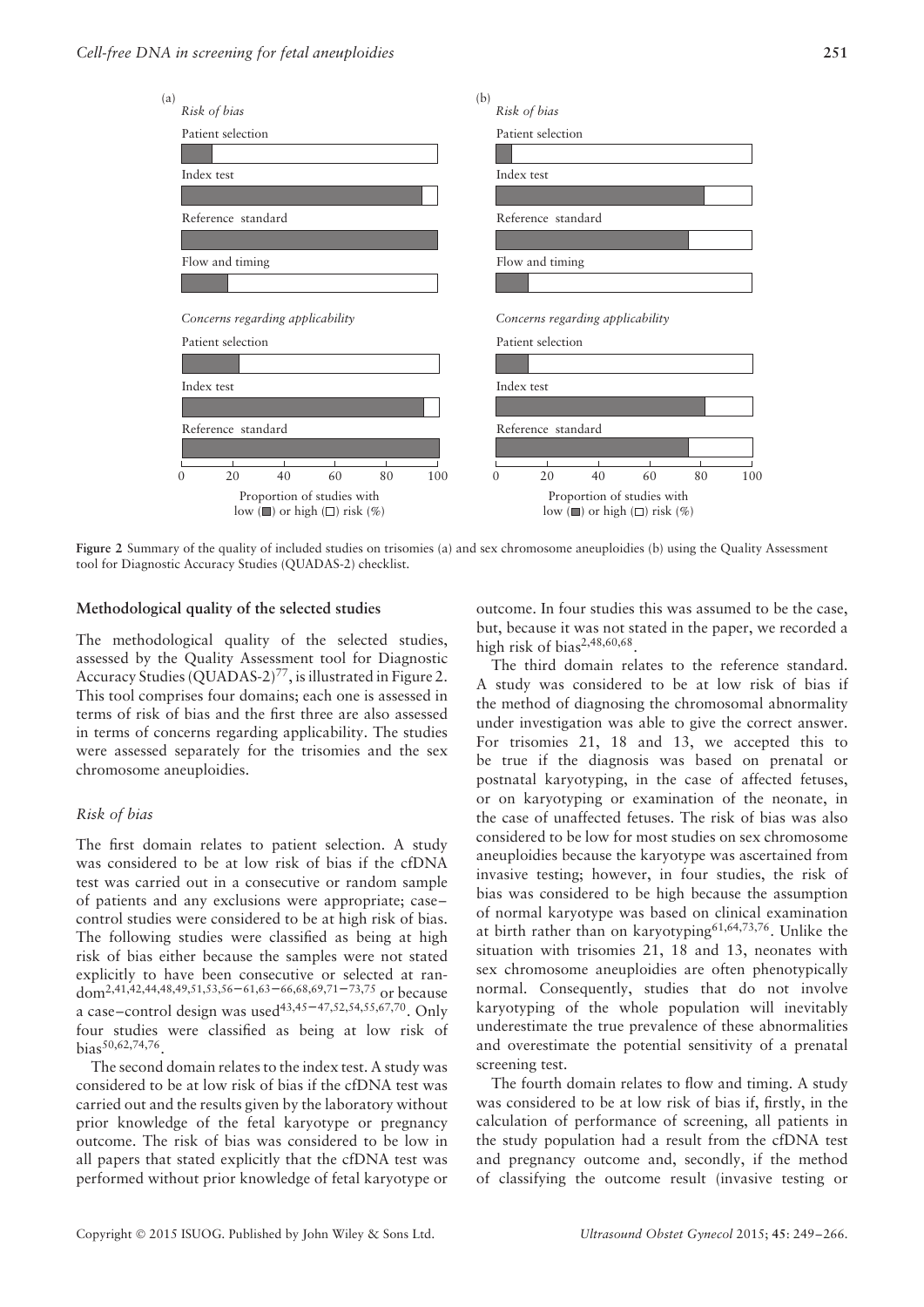clinical examination) was the same in all cases in the study population. Only six studies fulfilled the above two conditions and were classified as being at low risk of bias2,49,55,56,66,69. All other studies were classified as being at high risk of bias because cfDNA testing was not carried out or did not provide results in all cases and/or there was no complete follow-up and/or the method of determining outcome was not the same in all cases.

### *Concerns regarding applicability*

In the context of screening for fetal aneuploidies by cfDNA analysis of maternal blood, there would be concern regarding applicability to screening in the general population if the test in the studies included in the meta-analysis was carried out in pregnancies identified as being at high risk for aneuploidies by prior screening with another method.

In terms of the first domain on patient selection, only the five studies that were performed in a general population were classified as being at low risk of concerns regarding applicability<sup>50,61,63,64,75</sup>. In terms of the second domain, on index test, all studies classified as being at low risk of bias were also considered to be at low risk of concerns regarding applicability; there were only four papers classified as being at high risk2,48,60,68. Similarly, for the third domain on reference standard, all studies reporting on trisomies 21, 18 or 13 were classified as being at low risk of concerns regarding applicability; those reporting on sex chromosome aneuploidies without karyotyping of all cases in the study population were classified as being at high risk of concerns regarding applicability $61,64,73,76$ .

#### **Method of analyzing samples**

The studies included in the meta-analysis used one of three methods for analysis of cfDNA in maternal blood: massively parallel shotgun sequencing (technique described in references78,79), chromosome-selective sequence analysis (technique described in references<sup>9,53</sup>) or single nucleotide polymorphism-only-based analysis (technique described in references<sup>12,80</sup>). Other methods of examining fetoplacental nucleic acids in maternal blood have been investigated, but these have not yet been implemented in clinical practice.

#### **Nature of the studies**

Most of the studies included in the meta-analysis were retrospective, using stored samples from pregnancies with known outcome<sup>45,54,55,60,65,66,68,70</sup>, or prospective, using mainly samples from high-risk pregnancies undergoing invasive testing42–44,46–49,51–53,56–59,62,67,69,71–74,76; two were both<sup>2,41</sup>.

Only five of the studies reported on the clinical implementation of cfDNA testing in routine screening for trisomies in the general population<sup>50,61,63,64,75</sup>. The first<sup>50</sup> examined stored plasma samples from 2049 singleton pregnancies that underwent combined screening at 11–13 weeks' gestation and had known pregnancy outcome. Results were obtained from cfDNA testing in 1949 (95.1%) pregnancies and all 10 cases of trisomy 21 or 18 were correctly identified, with a FPR of 0.1%

In the second study<sup>61</sup>, cfDNA testing was performed prospectively in 1916 singleton pregnancies at a median gestational age of 16 (range, 11–21) weeks. The test did not provide a result in 3.8% of cases and there was loss to follow-up in 5.8% of cases. Of the 1741 pregnancies with cfDNA results and outcome data, the test correctly identified all 11 cases of trisomy 21, 18 or 13, with a FPR of 0.06%.

In the third study<sup>63</sup>, cfDNA testing was performed prospectively in 2042 singleton pregnancies at 17 (range, 8–39) weeks. The test did not provide a result in 0.9% of cases and there was loss to follow-up in 3.5% of cases. Of the 1952 pregnancies with cfDNA results and outcome data, the test correctly identified all seven cases of trisomy 21 or 18, with a FPR of 0.5%.

In the fourth study<sup>64</sup>, cfDNA testing was performed prospectively in 333 singleton pregnancies at 14 (range, 9–23) weeks. The test did not provide a result in 1.2% of cases and there was no follow-up in 5.5% of cases. Of the 315 pregnancies with cfDNA results and outcome data, the test correctly identified all four cases of trisomy 21, with a FPR of 0.0%.

In the fifth study<sup>75</sup>, cfDNA testing was performed prospectively in 2905 singleton pregnancies at 11–13 weeks. The test did not provide a result in 1.9% of cases and there was loss to follow-up in 2.3% of cases. Of the 2785 pregnancies with cfDNA results and outcome data, the test correctly identified all 32 cases with trisomy 21, nine of 10 with trisomy 18 and two of five with trisomy 13, with FPRs of 0.04%, 0.19% and 0.07%, respectively.

## **No-result rate from cfDNA testing**

One issue with cfDNA testing as a method of screening for aneuploidies is failure to provide a result. There are essentially three reasons for such failure: first, problems with blood collection and transportation of the samples to the laboratory, including inadequate blood volume, hemolysis, incorrect labeling of tubes and delay in arrival to the laboratory; second, low fetal fraction (usually below 4%); and third, assay failure for a variety of reasons, including failed DNA extraction, amplification or sequencing.

Data on the no-result rate from the studies included in the meta-analysis are summarized in Table 1. Data relating to blood collection and transportation of the samples were provided by 11 of the studies and the reported rates ranged from 0.03% to 11.1%. Data on failure to obtain results for samples that were analyzed were provided by 35 of the studies and the reported rates ranged from 0.0% to 12.2%. In 11 of these 35 studies, further details were given, with the reason for failure being low fetal fraction and the reported rates ranged from 0.5% to 6.1%.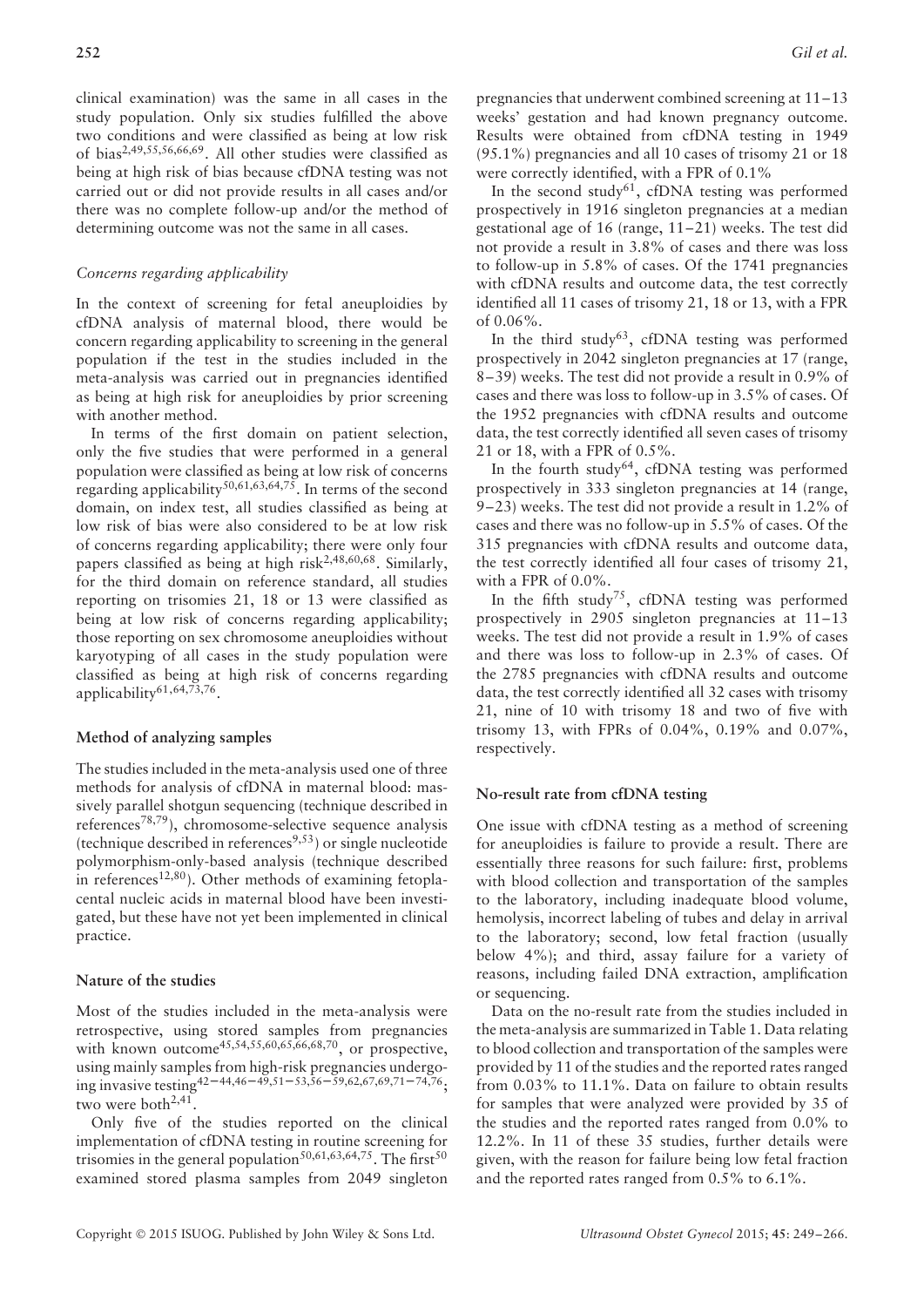**Table 1** Failure to obtain a result from cell-free DNA analysis of maternal blood in screening for trisomies (T) 21, 18 and 13 and sex chromosome aneuploidies (SCA)

|                                                                       |             |                             |                                                     |                                              |                 | Laboratory failure $(n \ (\%))$ |                  |
|-----------------------------------------------------------------------|-------------|-----------------------------|-----------------------------------------------------|----------------------------------------------|-----------------|---------------------------------|------------------|
| Study                                                                 | Method      | GA<br>(weeks)               | Aneuploidy                                          | Inadequate<br>sample $(n \, (%)$             | Total           | $Low$ $FF$<br>$(< 4\%)$         | Assay<br>failure |
| Laboratory failure not reported                                       |             |                             |                                                     |                                              |                 |                                 |                  |
| Singleton pregnancy                                                   |             |                             |                                                     |                                              |                 |                                 |                  |
| Shaw $(2013)^{73}$                                                    | <b>MPSS</b> | >12                         | T21, T18,<br>T <sub>13</sub> , SCA                  |                                              |                 |                                 |                  |
| Twin pregnancy                                                        |             |                             |                                                     |                                              |                 |                                 |                  |
| Canick $(2012)^{47}$                                                  | <b>MPSS</b> | $14(10-18)$                 | T <sub>21</sub> , T <sub>13</sub>                   |                                              |                 |                                 |                  |
| No data on low FF as reason for laboratory failure                    |             |                             |                                                     |                                              |                 |                                 |                  |
| Singleton pregnancy                                                   |             |                             |                                                     |                                              |                 |                                 |                  |
| Chen $(2011)^2$                                                       | <b>MPSS</b> |                             | T18, T13                                            |                                              | 0/289(0.0)      |                                 |                  |
| Chiu $(2011)^{41}$                                                    | <b>MPSS</b> | $13 (-)$                    | T <sub>21</sub>                                     | 46/810 (5.7)                                 | 11/764(1.4)     |                                 |                  |
| Sehnert (2011) <sup>44</sup>                                          | <b>MPSS</b> | $15(10-28)$                 | T <sub>21</sub> , T <sub>18</sub>                   |                                              | 1/47(2.1)       |                                 |                  |
|                                                                       |             |                             | SCA                                                 |                                              | 1/47(2.1)       |                                 |                  |
| Ashoor $(2012)^{45}$                                                  | <b>CSS</b>  | 12 (11-13) T21, T18         |                                                     | 25/425(5.9)                                  | 3/400(0.8)      |                                 |                  |
| Jiang $(2012)^{48}$                                                   | <b>MPSS</b> |                             | $-$ (10-34) T21, T18, T13                           |                                              | 0/903(0.0)      |                                 |                  |
|                                                                       |             |                             | SCA                                                 |                                              | 1/903(0.1)      |                                 |                  |
| Lau $(2012)^{49}$                                                     | <b>MPSS</b> | 12 (11-28) T21, T18,        |                                                     |                                              | 0/108(0.0)      |                                 |                  |
|                                                                       |             |                             | T <sub>13</sub> , SCA                               |                                              |                 |                                 |                  |
| Palomaki (2012) <sup>52</sup>                                         | <b>MPSS</b> | $14(9-22)$                  | T21, T18, T13                                       |                                              | 17/1988 (0.9)   |                                 |                  |
| Sparks (2012) <sup>53</sup><br>Ashoor $(2013)^{54}$                   | <b>CSS</b>  | 18 (11-36) T21, T18         |                                                     |                                              | 8/338(2.4)      |                                 |                  |
| Guex $(2013)^{55}$                                                    | <b>CSS</b>  | $12(11-13)$                 | T <sub>13</sub>                                     |                                              | 62/2167(2.9)    |                                 |                  |
|                                                                       | <b>MPSS</b> | 12 (11-13) T21, T18,        | T <sub>13</sub> , SCA                               |                                              | 0/276(0.0)      |                                 |                  |
| Liang $(2013)^{57}$                                                   | <b>MPSS</b> | $21(11-39)$                 | T21, T18,                                           |                                              | 12/435(2.8)     |                                 |                  |
|                                                                       |             |                             | T13, SCA                                            |                                              |                 |                                 |                  |
| Mazloom $(2013)^{58}$                                                 | <b>MPSS</b> | $- (10-20)$ SCA             |                                                     |                                              | 116/1975 (5.9)  |                                 |                  |
| Nicolaides (2013) <sup>59</sup>                                       | <b>SNP</b>  | $13(11-13)$ T21, T18,       |                                                     |                                              | 13/242(5.4)     |                                 |                  |
|                                                                       |             |                             | T13, SCA                                            |                                              |                 |                                 |                  |
| Samango-Sprouse $(2013)^{60}$                                         | <b>SNP</b>  | $13(9-36)$                  | <b>SCA</b>                                          |                                              | 14/201(7.0)     |                                 |                  |
| Song $(2013)^{61}$                                                    | <b>MPSS</b> | $16(11-21)$                 | T <sub>21</sub> , T <sub>18</sub> ,                 |                                              | 73/1916 (3.8)   |                                 |                  |
|                                                                       |             |                             | T <sub>13</sub> , SCA                               |                                              |                 |                                 |                  |
| Bianchi (2014) <sup>63</sup>                                          | <b>MPSS</b> | $17(8-39)$                  | T <sub>21</sub> , T <sub>18</sub> , T <sub>13</sub> | 8/2050(0.4)                                  | 18/2042 (0.9)   |                                 |                  |
| Comas (2014) <sup>64</sup>                                            | CSS/        | $14(9-23)$                  | T <sub>21</sub> , T <sub>18</sub> ,                 |                                              | 4/333(1.2)      |                                 |                  |
|                                                                       | <b>SNP</b>  |                             | T <sub>13</sub> , SCA                               |                                              |                 |                                 |                  |
| Hooks (2014) <sup>68</sup>                                            | <b>CSS</b>  | $15(10-34)$                 | <b>SCA</b>                                          |                                              | 18/432 (4.2)    |                                 |                  |
| Porreco $(2014)^{72}$                                                 | <b>MPSS</b> | $17(9-37)$                  |                                                     | T21, T18, T13 464/4170 (11.1) 324/3700 (8.8) |                 |                                 |                  |
|                                                                       |             |                             | X analysis                                          |                                              | 372/3700 (10.1) |                                 |                  |
|                                                                       |             |                             | Y analysis                                          |                                              | 452/3700 (12.2) |                                 |                  |
| Stumm $(2014)^{74}$                                                   | <b>MPSS</b> | $15(11-32)$                 | T21, T18, T13                                       |                                              | 32/504(6.3)     |                                 |                  |
| Song $(2015)^{76}$                                                    | <b>MPSS</b> | $9(8-12)$                   | T <sub>21</sub> , T <sub>18</sub> ,                 | 1/213(0.5)                                   | 0/212(0.0)      |                                 |                  |
|                                                                       |             |                             | T13, SCA                                            |                                              |                 |                                 |                  |
| Twin pregnancy                                                        |             |                             |                                                     |                                              |                 |                                 |                  |
| Lau $(2013)^{56}$<br>Grömminger (2014) <sup>66</sup>                  | <b>MPSS</b> | $13(11-20)$                 | T <sub>21</sub>                                     |                                              | 0/12(0.0)       |                                 |                  |
| Huang (2014) <sup>69</sup>                                            | <b>MPSS</b> | $15(10-18)$ T <sub>21</sub> |                                                     |                                              | 0/56(0.0)       |                                 |                  |
|                                                                       | <b>MPSS</b> | 19 (11-36) T21, T18         |                                                     |                                              | 0/189(0.0)      |                                 |                  |
| Details given on reason for laboratory failure<br>Singleton pregnancy |             |                             |                                                     |                                              |                 |                                 |                  |
| Ehrich $(2011)^{42}$                                                  | <b>MPSS</b> | $16(8-36)$                  | T <sub>21</sub>                                     | 13/480 (2.7)                                 | 18/467 (3.9)    | 7/467(1.5)                      | 11/467(2.4)      |
| Palomaki (2011) <sup>43</sup>                                         | <b>MPSS</b> | $15(8-21)$                  | T21                                                 |                                              | 13/1696 (0.8)   | 9/1696(0.5)                     | 4/1696(0.2)      |
| Bianchi (2012) <sup>46</sup>                                          | <b>MPSS</b> | $15(10-23)$                 | T21, T18, T13                                       | 2/534(0.4)                                   | 30/532(5.6)     | 16/532(3.0)                     | 14/532(2.6)      |
|                                                                       |             |                             | <b>SCA</b>                                          |                                              | 65/532(12.2)    | 16/532(3.0)                     | 49/532 (9.2)     |
| Nicolaides $(2012)^{50}$                                              | <b>CSS</b>  | $12(11-13)$                 | T <sub>21</sub> , T <sub>18</sub>                   | 100/2149 (4.7)                               | 100/2049 (4.9)  | 46/2049 (2.2)                   | 54/2049 (2.6)    |
| Norton $(2012)^{51}$                                                  | <b>CSS</b>  | $16(10-38)$                 | T <sub>21</sub> , T <sub>18</sub>                   | 104/4002 (2.6)                               | 148/3228 (4.6)  | 57/3228 (1.8)                   | 91/3228 (2.8)    |
| Verweij $(2013)^{62}$                                                 | <b>CSS</b>  | $14(10-28)$                 | T <sub>21</sub>                                     | 30/595(5.0)                                  | 16/520(3.1)     | 7/520(1.3)                      | 9/520(1.7)       |
| Hall $(2014)^{67}$                                                    | <b>SNP</b>  | $16(12-22)$                 | T <sub>13</sub>                                     |                                              | $4/68$ (5.9)    | $4/68$ (5.9)                    |                  |
| Nicolaides $(2014)^{70}$                                              | <b>CSS</b>  | $12(11-13)$                 | <b>SCA</b>                                          |                                              | 5/177(2.8)      | 4/177(2.3)                      | 1/177(0.6)       |
| Pergament $(2014)^{71}$                                               | <b>SNP</b>  | $14(7-40)$                  | T21, T18,                                           |                                              | 85/1051 (8.1)   | 64/1051(6.1)                    | 21/1051(2.0)     |
|                                                                       |             |                             | T <sub>13</sub> , SCA                               |                                              |                 |                                 |                  |
| Quezada $(2015)^{75}$                                                 | <b>CSS</b>  |                             | 10 (10-11) T21, T18, T13                            | 1/2905(0.03)                                 | 53/2905 (1.8)   | 38/2905 (1.3)                   | 15/2905 (0.52)   |
| Twin pregnancy                                                        |             |                             |                                                     |                                              |                 |                                 |                  |
| del Mar Gil $(2014)^{65}$                                             | <b>CSS</b>  |                             | 13 (12-13) T21, T18, T13                            |                                              | 15/207(7.2)     | 11/207(5.3)                     | 4/207(1.9)       |

Only the first author of each study is given. Gestational age (GA) is given as median (range) unless otherwise indicated. CSS, chromosomespecific sequencing; FF, fetal fraction; MPSS, massively parallel shotgun sequencing; SNP, single nucleotide polymorphism-based method.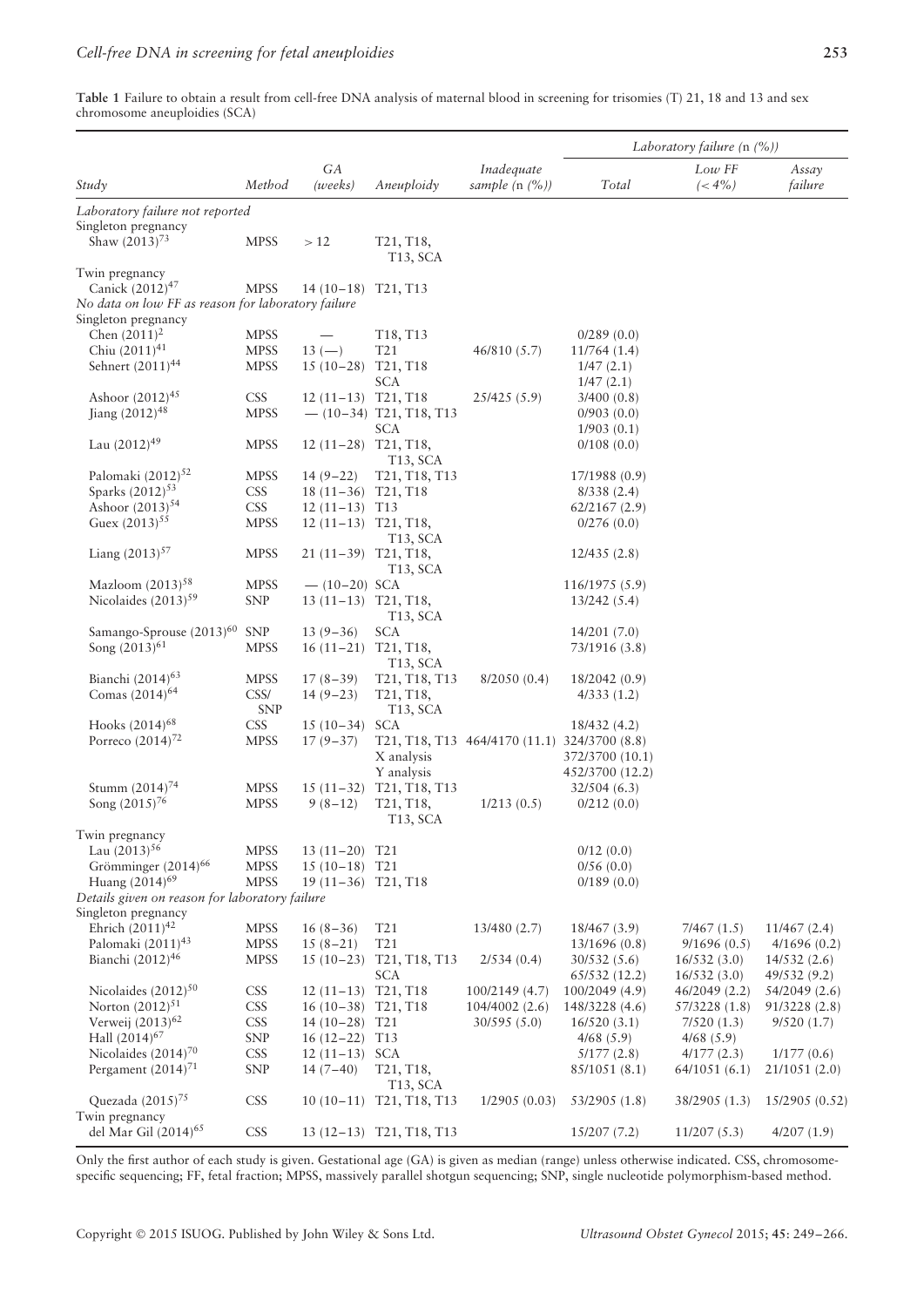On the basis of the published data, it is not possible to offer an explanation for the wide range in failure rates between studies or to draw conclusions on the possible relationship between the no-result rate and the method used for the analysis of samples or gestational age at sampling. However, findings from the four studies that reported the no-result rate separately for trisomies and sex chromosome aneuploidies<sup>44,46,48,72</sup> suggest that the rate for the latter is increased; the rate was 6.9% (355 of 5182) for trisomies and 17.2% (891 of 5182) for sex chromosome aneuploidies  $(P < 0.0001)$ .

# **Meta-analysis and performance of screening for aneuploidies**

The DR and FPR for each study, weighted pooled data and heterogeneity between studies (Cochran's Q and *I*<sup>2</sup> statistic) are provided in Tables 2–7 and illustrated in Figures 4–9. The publication bias of the studies is also given in Tables 2–7 (Egger's bias value) and assessed graphically using funnel plots in Figure 3.

#### *Trisomy 21*

A total of 24 studies reported on the performance of screening by cfDNA analysis for trisomy 21, in a combined

total of 1051 trisomy-21 and 21 608 non-trisomy-21 singleton pregnancies (Table 2). Among individual studies, the DR varied between 94.4% and 100% and the FPR varied between 0% and 2.05%. The pooled weighted DR and FPR were 99.2% (95% CI, 98.5–99.6%) and 0.09% (95% CI, 0.05–0.14%), respectively.

#### *Trisomy 18*

A total of 21 studies reported on the performance of screening by cfDNA analysis for trisomy 18, in a combined total of 389 trisomy-18 and 21 306 non-trisomy-18 singleton pregnancies (Table 3). In individual studies, the DR varied between 90.0% and 100% and the FPR varied between 0% and 1.98%. The pooled weighted DR and FPR were 96.3% (95% CI, 94.3–97.9%) and 0.13% (95% CI, 0.07–0.20), respectively.

#### *Trisomy 13*

A total of 18 studies reported on the performance of screening by cfDNA analysis for trisomy 13, in a combined total of 139 trisomy-13 and 18 059 non-trisomy-13 singleton pregnancies (Table 4). In individual studies, the DR varied between 40.0% and 100% and the FPR varied between 0% and 1.14%. The pooled weighted DR and

**Table 2** Studies reporting on the application of cell-free DNA analysis of maternal blood in screening for trisomy 21 in singleton pregnancy

|                                                                                                                           |             |             |                | Trisomy 21                                                                               |           | Non-trisomy 21                                                                             |
|---------------------------------------------------------------------------------------------------------------------------|-------------|-------------|----------------|------------------------------------------------------------------------------------------|-----------|--------------------------------------------------------------------------------------------|
| Study                                                                                                                     | Method      | GA (weeks)  | Total(n)       | Detection<br>$(n \ (\%, 95\% \ CI))$                                                     | Total (n) | False positive<br>$(n \ (\%, 95\% \ CI))$                                                  |
| Chiu $(2011)^{41}$                                                                                                        | <b>MPSS</b> | $13 (-)$    | 86             | $86(100, 95.8 - 100)$                                                                    | 146       | $3(2.05, 0.43 - 5.89)$                                                                     |
| Ehrich $(2011)^{42}$                                                                                                      | <b>MPSS</b> | $16(8-36)$  | 39             | 39 (100, 91.0-100)                                                                       | 410       | $1(0.24, 0.01-1.35)$                                                                       |
| Palomaki $(2011)^{43}$                                                                                                    | <b>MPSS</b> | $15(8-21)$  | 212            | 209 (98.6, 95.9–99.7)                                                                    | 1471      | $3(0.20, 0.04 - 0.60)$                                                                     |
| Sehnert (2011) <sup>44</sup>                                                                                              | <b>MPSS</b> | $15(10-28)$ | 13             | $13(100, 75.3 - 100)$                                                                    | 34        | $0(0.00, 0.00 - 10.28)$                                                                    |
| Ashoor $(2012)^{45}$                                                                                                      | <b>CSS</b>  | $12(11-13)$ | 50             | $50(100, 92.9 - 100)$                                                                    | 347       | $0(0.00, 0.00 - 1.06)$                                                                     |
| Bianchi $(2012)^{46}$                                                                                                     | <b>MPSS</b> | $15(10-23)$ | 89             | 89 (100, 95.9 – 100)                                                                     | 404       | $0(0.00, 0.00 - 0.91)$                                                                     |
| Jiang (2012) <sup>48</sup>                                                                                                | <b>MPSS</b> | $- (10-34)$ | 16             | $16(100, 79.4 - 100)$                                                                    | 887       | $0(0.00, 0.00 - 0.42)$                                                                     |
| Lau $(2012)^{49}$                                                                                                         | <b>MPSS</b> | $12(11-28)$ | 11             | $11(100, 71.5 - 100)$                                                                    | 97        | $0(0.00, 0.00 - 3.73)$                                                                     |
| Nicolaides $(2012)^{50}$                                                                                                  | <b>CSS</b>  | $12(11-13)$ | 8              | $8(100, 63.1 - 100)$                                                                     | 1941      | $0(0.00, 0.00 - 0.19)$                                                                     |
| Norton $(2012)^{51}$                                                                                                      | <b>CSS</b>  | $16(10-38)$ | 81             | $81(100, 95.6 - 100)$                                                                    | 2888      | $1(0.04, 0.00 - 0.19)$                                                                     |
| Sparks (2012) <sup>53</sup>                                                                                               | <b>CSS</b>  | $18(11-36)$ | 36             | $36(100, 90.3 - 100)$                                                                    | 131       | $0(0.00, 0.00 - 2.78)$                                                                     |
| Guex $(2013)^{55}$                                                                                                        | <b>MPSS</b> | $12(11-13)$ | 30             | $30(100, 88.4 - 100)$                                                                    | 146       | $0(0.00, 0.00 - 2.50)$                                                                     |
| Liang $(2013)^{57}$                                                                                                       | <b>MPSS</b> | $21(11-39)$ | 39             | $39(100, 91.0 - 100)$                                                                    | 367       | $0(0.00, 0.00 - 1.00)$                                                                     |
| Nicolaides $(2013)^{59}$                                                                                                  | <b>SNP</b>  | $13(11-13)$ | 25             | $25(100, 86.3 - 100)$                                                                    | 204       | $0(0.00, 0.00 - 1.79)$                                                                     |
| Song (2013) <sup>61</sup>                                                                                                 | <b>MPSS</b> | $16(11-21)$ | 8              | $8(100, 63.1 - 100)$                                                                     | 1733      | $0(0.00, 0.00 - 0.21)$                                                                     |
| Verweij (2013) <sup>62</sup>                                                                                              | <b>CSS</b>  | $14(10-28)$ | 18             | 17 (94.4, 72.7–99.9)                                                                     | 486       | $0(0.00, 0.00 - 0.76)$                                                                     |
| Bianchi $(2014)^{63}$                                                                                                     | <b>MPSS</b> | $17(8-39)$  | 5              | $5(100, 47.8 - 100)$                                                                     | 1947      | $6(0.31, 0.11 - 0.67)$                                                                     |
| Comas $(2014)^{64}$                                                                                                       | CSS/SNP     | $14(9-23)$  | $\overline{4}$ | $4(100, 39.8 - 100)$                                                                     | 311       | $0(0.00, 0.00 - 1.18)$                                                                     |
| Pergament $(2014)^{71}$                                                                                                   | <b>SNP</b>  | $14(7-40)$  | 58             | 58 (100, 93.8 – 100)                                                                     | 905       | $0(0.00, 0.00 - 0.41)$                                                                     |
| Porreco $(2014)^{72}$                                                                                                     | <b>MPSS</b> | $17(9-37)$  | 137            | $137(100, 97.3 - 100)$                                                                   | 3185      | $3(0.09, 0.02 - 0.28)$                                                                     |
| Shaw $(2014)^{73}$                                                                                                        | <b>MPSS</b> | >12         | 11             | $11(100, 71.5 - 100)$                                                                    | 184       | $0(0.00, 0.00 - 1.98)$                                                                     |
| Stumm $(2014)^{74}$                                                                                                       | <b>MPSS</b> | $15(11-32)$ | 41             | $40(97.6, 87.2 - 99.9)$                                                                  | 430       | $0(0.00, 0.00 - 0.85)$                                                                     |
| Quezada $(2015)^{75}$                                                                                                     | <b>CSS</b>  | $10(10-11)$ | 32             | $32(100, 89.1 - 100)$                                                                    | 2753      | $1(0.04, 0.00 - 0.20)$                                                                     |
| Song (2015) <sup>76</sup>                                                                                                 | <b>MPSS</b> | $9(8-12)$   | $\overline{2}$ | $2(100, 15.8 - 100)$                                                                     | 201       | $0(0.00, 0.00 - 1.82)$                                                                     |
| Pooled analysis (% (95% CI))<br>Fixed effects model<br>Random effects model<br>Cochran's Q<br>$I2$ statistic (% (95% CI)) |             |             |                | $99.2(98.5 - 99.6)$<br>$99.2 (98.5 - 99.6)$<br>10.7230 $(P = 0.9858)$<br>$0.0(0.0-39.6)$ |           | $0.09(0.05 - 0.13)$<br>$0.09(0.05-0.14)$<br>$27.2044$ ( $P = 0.2474$ )<br>$15.5(0.0-48.6)$ |
| Egger bias                                                                                                                |             |             |                | $-0.0512(P=0.6525)$                                                                      |           | $0.2367 (P = 0.2270)$                                                                      |

Only the first author of each study is given. CSS, chromosome-specific sequencing; GA, gestational age; MPSS, massively parallel shotgun sequencing; SNP, single nucleotide polymorphism-based method.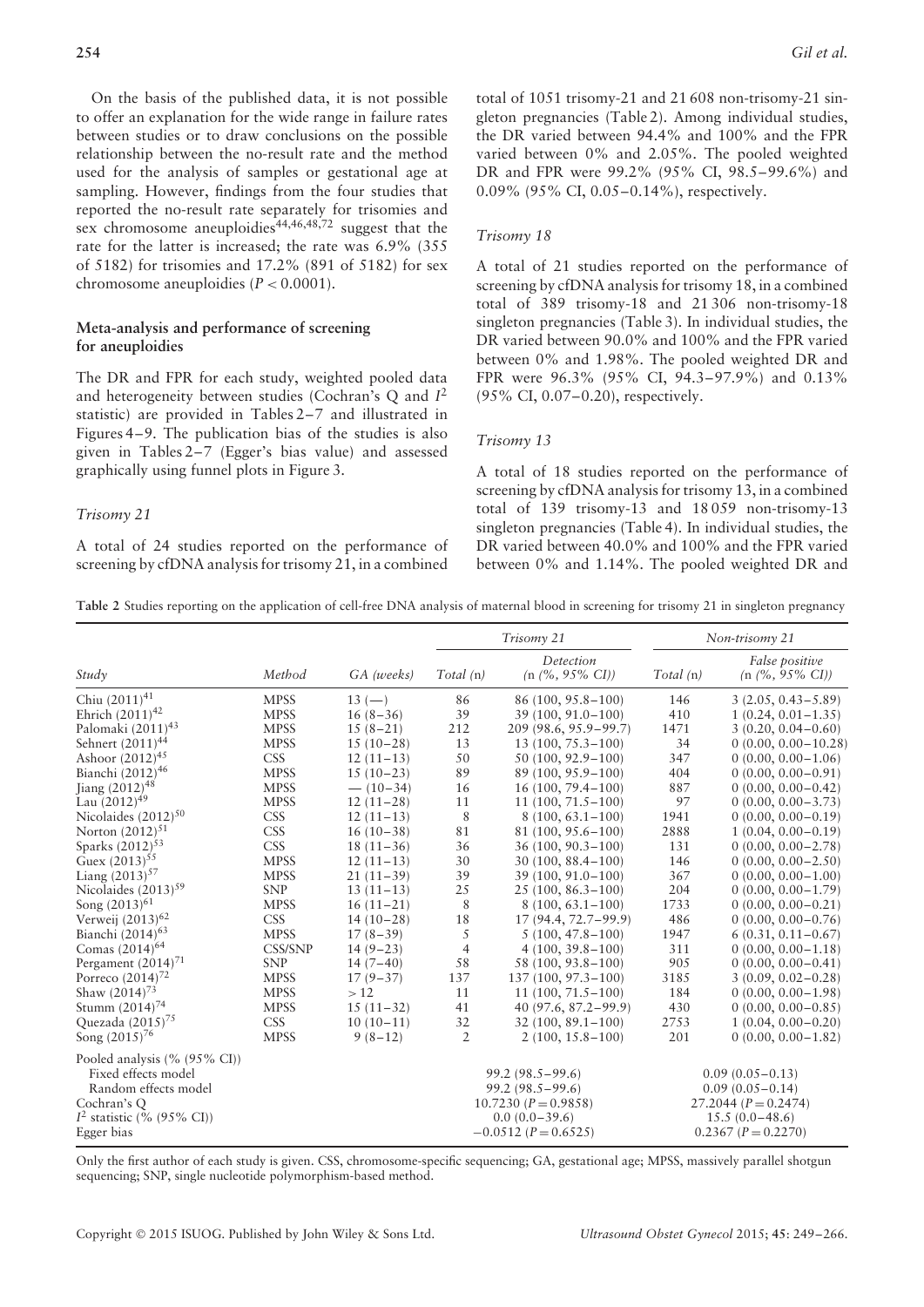**Table 3** Studies reporting on the application of cell-free DNA analysis of maternal blood in screening for trisomy 18 in singleton pregnancy

|                                                                             |             |             |                | Trisomy 18                                      |          | Non-trisomy 18                           |
|-----------------------------------------------------------------------------|-------------|-------------|----------------|-------------------------------------------------|----------|------------------------------------------|
| Study                                                                       | Method      | GA (weeks)  | Total(n)       | Detection<br>$(n \frac{9}{6}, 95\% \text{ CI})$ | Total(n) | False positive<br>$(n \ (\%)$ , 95% CI)  |
| Chen $(2011)^2$                                                             | <b>MPSS</b> |             | 37             | $34(91.9, 78.1 - 98.3)$                         | 252      | $5(1.98, 0.65 - 4.57)$                   |
| Sehnert (2011) <sup>44</sup>                                                | <b>MPSS</b> | $15(10-28)$ | 8              | $8(100, 63.1 - 100)$                            | 39       | $0(0.00, 0.00 - 9.03)$                   |
| Ashoor $(2012)^{45}$                                                        | <b>CSS</b>  | $12(11-13)$ | 50             | 49 (98.0, 89.4–99.9)                            | 347      | $0(0.00, 0.00 - 1.06)$                   |
| Bianchi (2012) <sup>46</sup>                                                | <b>MPSS</b> | $15(10-23)$ | 36             | $35(97.2, 85.5 - 99.9)$                         | 460      | $0(0.00, 0.00 - 0.80)$                   |
| Jiang (2012) <sup>48</sup>                                                  | <b>MPSS</b> | $- (10-34)$ | 12             | $12(100, 73.5 - 100)$                           | 891      | $1(0.11, 0.00 - 0.62)$                   |
| Lau $(2012)^{49}$                                                           | <b>MPSS</b> | $12(11-28)$ | 10             | $10(100, 69.2 - 100)$                           | 98       | $0(0.00, 0.00 - 3.69)$                   |
| Nicolaides $(2012)^{50}$                                                    | <b>CSS</b>  | $12(11-13)$ | $\overline{2}$ | $2(100, 15.8 - 100)$                            | 1947     | $2(0.10, 0.01 - 0.37)$                   |
| Norton $(2012)^{51}$                                                        | <b>CSS</b>  | $16(10-38)$ | 38             | $37(97.4, 86.2 - 99.9)$                         | 2888     | $2(0.07, 0.01 - 0.25)$                   |
| Palomaki $(2012)^{52}$                                                      | <b>MPSS</b> | $14(9-22)$  | 59             | 59 (100, 93.9 – 100)                            | 1912     | $5(0.26, 0.09 - 0.61)$                   |
| Sparks $(2012)^{53}$                                                        | <b>CSS</b>  | $18(11-36)$ | 8              | $8(100, 63.1 - 100)$                            | 159      | $0(0.00, 0.00 - 2.29)$                   |
| Guex $(2013)^{55}$                                                          | <b>MPSS</b> | $12(11-13)$ | 20             | $19(95.0, 75.1 - 99.9)$                         | 156      | $0(0.00, 0.00 - 2.34)$                   |
| Liang $(2013)^{57}$                                                         | <b>MPSS</b> | $21(11-39)$ | 13             | $13(100, 75.3 - 100)$                           | 393      | $0(0.00, 0.00 - 0.93)$                   |
| Nicolaides $(2013)^{59}$                                                    | <b>SNP</b>  | $13(11-13)$ | 3              | $3(100, 29.2 - 100)$                            | 226      | $0(0.00, 0.00 - 1.62)$                   |
| Song (2013) <sup>61</sup>                                                   | <b>MPSS</b> | $16(11-21)$ | $\overline{2}$ | $2(100, 15.8 - 100)$                            | 1739     | $1(0.06, 0.00 - 0.32)$                   |
| Bianchi (2013) <sup>63</sup>                                                | <b>MPSS</b> | $17(8-39)$  | $\overline{2}$ | $2(100, 15.8 - 100)$                            | 1950     | $3(0.15, 0.03 - 0.45)$                   |
| Pergament (2014) <sup>71</sup>                                              | <b>SNP</b>  | $14(7-40)$  | 24             | $24(100, 85.8 - 100)$                           | 938      | $0(0.00, 0.00 - 0.39)$                   |
| Porreco $(2014)^{72}$                                                       | <b>MPSS</b> | $17(9-37)$  | 39             | $36(92.3, 79.1 - 98.4)$                         | 3283     | $0(0.00, 0.00 - 0.11)$                   |
| Shaw $(2014)^{73}$                                                          | <b>MPSS</b> | >12         | 7              | $7(100, 59.0 - 100)$                            | 188      | $0(0.00, 0.00 - 1.94)$                   |
| Stumm $(2014)^{74}$                                                         | <b>MPSS</b> | $15(11-32)$ | 8              | $8(100, 63.1 - 100)$                            | 463      | $1(0.22, 0.01-1.20)$                     |
| Quezada (2015) <sup>75</sup>                                                | <b>CSS</b>  | $10(10-11)$ | 10             | $9(90.0, 55.5 - 99.8)$                          | 2775     | $5(0.18, 0.06 - 0.42)$                   |
| Song (2015) <sup>76</sup>                                                   | <b>MPSS</b> | $9(8-12)$   | $\mathbf{1}$   | $1(100, 2.50 - 100)$                            | 202      | $0(0.00, 0.00 - 1.81)$                   |
| Pooled analysis (% (95% CI))<br>Fixed effects model<br>Random effects model |             |             |                | $96.3(94.3 - 97.9)$<br>$96.3(94.3 - 97.9)$      |          | $0.12(0.08 - 0.17)$<br>$0.13(0.07-0.20)$ |
| Cochran's Q                                                                 |             |             |                | 11.9512 $(P = 0.9177)$                          |          | 29.7620 $(P = 0.0738)$                   |
| $I2$ statistic (% (95% CI))                                                 |             |             |                | $0.0(0.0-41.5)$                                 |          | $2.8(0-59.5)$                            |
| Egger bias                                                                  |             |             |                | $-0.2031$ ( $P = 0.2831$ )                      |          | $0.4687 (P = 0.0513)$                    |

Only the first author of each study is given. CSS, chromosome-specific sequencing; GA, gestational age; MPSS, massively parallel shotgun sequencing; SNP, single nucleotide polymorphism-based method.

FPR were 91.0% (95% CI, 85.0–95.6%) and 0.13% (95% CI, 0.05–0.26%), respectively.

#### *Monosomy X*

A total of 16 studies reported on the detection of monosomy X by cfDNA analysis, for a combined total of 177 singleton pregnancies with fetal monosomy X and 9079 with no monosomy X (Table 5). In individual studies, the DR varied between 66.7% and 100% and the FPR varied between 0% and 0.52%. The pooled weighted DR and FPR were 90.3% (95% CI, 85.7–94.2%) and 0.23% (95% CI, 0.14–0.34%), respectively.

## *Sex chromosome aneuploidies other than monosomy X*

A total of 12 studies reported on the performance of screening by cfDNA analysis for sex chromosome abnormalities other than monosomy X, in a combined total of 56 affected and 6699 non-sex chromosome aneuploidy singleton pregnancies (Table 6). The pooled weighted DR and FPR were 93.0% (95% CI, 85.8–97.8%) and 0.14% (95% CI, 0.06–0.24%), respectively.

#### *Studies in twin pregnancies*

Five studies reported on the performance of screening by cfDNA analysis for trisomies in twin pregnancies (Table 7). In a combined total of 31 trisomy-21 and 399 euploid pregnancies, the DR was 93.7% (95% CI, 83.6–99.2%) and the FPR was 0.23% (95% CI, 0.00–0.92%). There were also nine trisomy-18 pregnancies and two trisomy-13 pregnancies and these were all classified correctly<sup>47,65,69</sup>.

# **Comparison with traditional methods of screening in routine populations**

Four studies compared the performance of screening for trisomies by cfDNA testing with that of traditional methods of screening<sup>50,61,63,75</sup>. The first study<sup>50</sup> examined stored plasma samples from singleton pregnancies that underwent combined screening at 11–13 weeks' gestation. In the 1949 cases with both cfDNA and combined test results, all 10 trisomic pregnancies were detected by both tests, with a FPR of 0.1% for the cfDNA test and 4.5% for the combined test.

In the second study<sup>61</sup>, cfDNA testing and second-trimester triple serum screening were performed prospectively at a median gestational age of 16 (range, 11–21) weeks. In the 1741 pregnancies with cfDNA results and outcome data, the test correctly identified all 11 trisomic pregnancies, with a FPR of 0.06%; the triple test identified only 6 (54.5%) of the trisomies, with a FPR of 14.1%.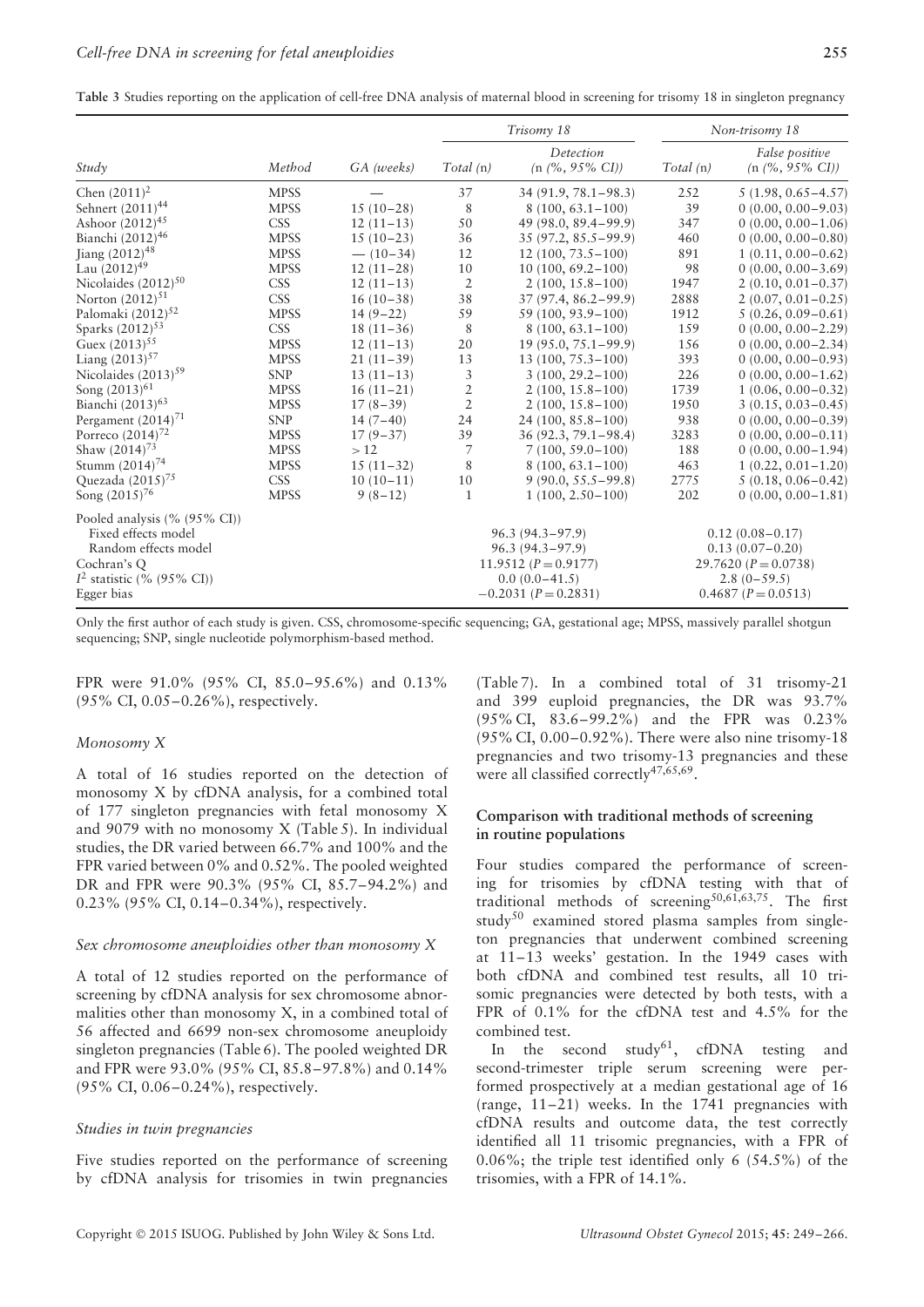|  | Table 4 Studies reporting on the application of cell-free DNA analysis of maternal blood in screening for trisomy 13 in singleton pregnancy |  |
|--|---------------------------------------------------------------------------------------------------------------------------------------------|--|
|--|---------------------------------------------------------------------------------------------------------------------------------------------|--|

|                                |             |             |                | Trisomy 13                 |          | Non-trisomy 13                     |  |  |
|--------------------------------|-------------|-------------|----------------|----------------------------|----------|------------------------------------|--|--|
|                                |             |             |                | Detection                  |          | False positive                     |  |  |
| Study                          | Method      | GA (weeks)  | Total(n)       | $(n \ (\%)$ , 95% CI)      | Total(n) | $(n \frac{9}{6}, 95\% \text{ CI})$ |  |  |
| Chen $(2011)^2$                | <b>MPSS</b> |             | 25             | $25(100, 86.3 - 100)$      | 264      | $3(1.14, 0.24 - 3.29)$             |  |  |
| Bianchi (2012) <sup>46</sup>   | <b>MPSS</b> | $15(10-23)$ | 14             | $11(78.6, 49.2 - 95.3)$    | 485      | $0(0.00, 0.00 - 0.76)$             |  |  |
| Jiang (2012) <sup>48</sup>     | <b>MPSS</b> | $- (10-34)$ | $\mathfrak{2}$ | $2(100, 15.8 - 100)$       | 901      | $0(0.00, 0.00 - 0.41)$             |  |  |
| Lau $(2012)^{49}$              | <b>MPSS</b> | $12(11-28)$ | $\overline{2}$ | $2(100, 15.8 - 100)$       | 106      | $0(0.00, 0.00 - 3.42)$             |  |  |
| Palomaki (2012) <sup>52</sup>  | <b>MPSS</b> | $14(9-22)$  | 12             | $11(91.7, 61.5-99.8)$      | 1959     | $16(0.82, 0.47 - 1.32)$            |  |  |
| Ashoor (2013) <sup>54</sup>    | <b>CSS</b>  | $13(11-26)$ | 10             | $8(80.0, 44.4 - 97.5)$     | 1949     | $1(0.05, 0.00 - 0.29)$             |  |  |
| Guex $(2013)^{55}$             | <b>MPSS</b> | $12(11-13)$ | 13             | 13 (100, 75.3-100)         | 163      | $0(0.00, 0.00 - 2.24)$             |  |  |
| Liang $(2013)^{57}$            | <b>MPSS</b> | $21(11-39)$ | 3              | $3(100, 29.2 - 100)$       | 403      | $1(0.25, 0.01-1.38)$               |  |  |
| Nicolaides $(2013)^{59}$       | <b>SNP</b>  | $13(11-13)$ | 1              | $1(100, 2.5-100)$          | 228      | $0(0.00, 0.00 - 1.61)$             |  |  |
| Song (2013) <sup>61</sup>      | <b>MPSS</b> | $16(11-21)$ | $\mathbf{1}$   | $1(100, 2.5-100)$          | 1740     | $0(0.00, 0.00 - 0.21)$             |  |  |
| Bianchi (2013) <sup>63</sup>   | <b>MPSS</b> | $17(8-39)$  | $\mathbf{1}$   | $1(100, 2.5-100)$          | 1913     | $3(0.16, 0.03 - 0.46)$             |  |  |
| Hall (2014) <sup>67*</sup>     | <b>SNP</b>  | $16(12-22)$ | 14             | $14(100, 76.8 - 100)$      | 49       | $0(0.00, 0.00 - 7.25)$             |  |  |
| Pergament (2014) <sup>71</sup> | <b>SNP</b>  | $14(7-40)$  | 11             | $11(100, 71.5 - 100)$      | 953      | $0(0.00, 0.00 - 0.39)$             |  |  |
| Porreco $(2014)^{72}$          | <b>MPSS</b> | $17(9-37)$  | 16             | $14(87.5, 61.7-98.5)$      | 3306     | $0(0.00, 0.00 - 0.11)$             |  |  |
| Shaw $(2014)^{73}$             | <b>MPSS</b> | >12         | 3              | $3(100, 29.2 - 100)$       | 192      | $0(0.00, 0.00 - 1.90)$             |  |  |
| Stumm $(2014)^{74}$            | <b>MPSS</b> | $15(11-32)$ | 5              | $5(100, 47.8 - 100)$       | 466      | $0(0.00, 0.00 - 0.79)$             |  |  |
| Quezada (2015) <sup>75</sup>   | <b>CSS</b>  | $10(10-11)$ | 5              | $2(40.0, 52.8 - 85.3)$     | 2780     | $2(0.07, 0.01 - 0.26)$             |  |  |
| Song $(2015)^{76}$             | <b>MPSS</b> | $9(8-12)$   | 1              | $1(100, 2.5 - 100)$        | 202      | $0(0.00, 0.00 - 1.81)$             |  |  |
| Pooled analysis (% (95% CI))   |             |             |                |                            |          |                                    |  |  |
| Fixed effects model            |             |             |                | $91.7(86.9 - 95.5)$        |          | $0.11(0.06 - 0.16)$                |  |  |
| Random effects model           |             |             |                | $91.0 (85.0 - 95.6)$       |          | $0.13(0.05 - 0.26)$                |  |  |
| Cochran's Q                    |             |             |                | $21.6858 (P = 0.1971)$     |          | 50.2813 ( $P < 0.0001$ )           |  |  |
| $I^2$ statistic (% (95% CI))   |             |             |                | $21.6(0.0 - 55.3)$         |          | $66.2 (38.7 - 78.2)$               |  |  |
| Egger bias                     |             |             |                | $-0.6143$ ( $P = 0.1104$ ) |          | $0.5732(P=0.0907)$                 |  |  |

Only the first author of each study is given. \*Hall reports 15 cases but one case is from Nicolaides 2013. CSS, chromosome-specific sequencing; GA, gestational age; MPSS, massively parallel shotgun sequencing; SNP, single nucleotide polymorphism-based method.

In the third study<sup>63</sup>, prospective screening by cfDNA testing at 17 (range, 8–39) gestational weeks and a variety of traditional tests (first-trimester combined test in 39%, second-trimester serum quadruple test in 23% and combinations of the first- and second-trimester tests in 38%) were performed. In the 1914 pregnancies with outcome data, both tests correctly identified all eight trisomic pregnancies, with a FPR of 0.5% for the cfDNA test and 4.2% for the traditional tests.

In the fourth study<sup>75</sup>, prospective screening by cfDNA testing was performed at 10–11 weeks' gestation and by the combined test at 11–13 weeks. In the 2785 pregnancies with cfDNA results and outcome data, the test correctly identified all 32 cases with trisomy 21, nine of 10 with trisomy 18 and two of five with trisomy 13, with a total FPR of 0.3%. The combined test correctly identified all trisomic pregnancies, with a FPR of 4.4%.

# **DISCUSSION**

# **Performance of screening for aneuploidies**

# *Screening for trisomy 21*

In singleton pregnancies, cfDNA analysis of maternal blood can detect more than 99% of cases of fetal trisomy 21 with a FPR of less than 0.1%. The combined total number of affected ( $n = 1051$ ) and unaffected ( $n = 21608$ )

pregnancies was large and the heterogeneity between studies was low.

Although most studies were in high-risk pregnancies, there were five studies with a combined total of 57 affected and 8685 unaffected pregnancies in general populations<sup>50,61,63,64,75</sup>, with a DR of 100% and a FPR of 0.08%. In two of the latter studies $^{50,75}$ , the cfDNA test was compared with the first-trimester combined test in a combined total of 40 trisomy-21 and 4694 unaffected pregnancies, with DRs of 100% for both tests but a FPR of 0.02% for the cfDNA test and 4.4% for the combined test. In another study<sup>61</sup>, at a median gestational age of 16 weeks, the cfDNA test detected all cases of trisomy 21, 18 or 13, with a FPR of 0.06%, whereas the second-trimester serum triple test detected only 55% of the trisomies, with a FPR of 14.1%. In a fourth study<sup>63</sup>, at 8–39 weeks, both the cfDNA test and a range of firstand/or second-trimester traditional tests detected all cases of trisomy 21, with a FPR of 0.3% for the cfDNA test and 3.6% for the traditional tests.

# *Screening for trisomies 18 and 13*

The performance of cfDNA analysis of maternal blood in the identification of singleton pregnancies with fetal trisomy 18 or 13, with respective DRs of about 96% and 91% and a combined FPR of 0.26%, is worse than is the performance of screening for trisomy 21. The objective of trying to identify all three trisomies, rather than trisomy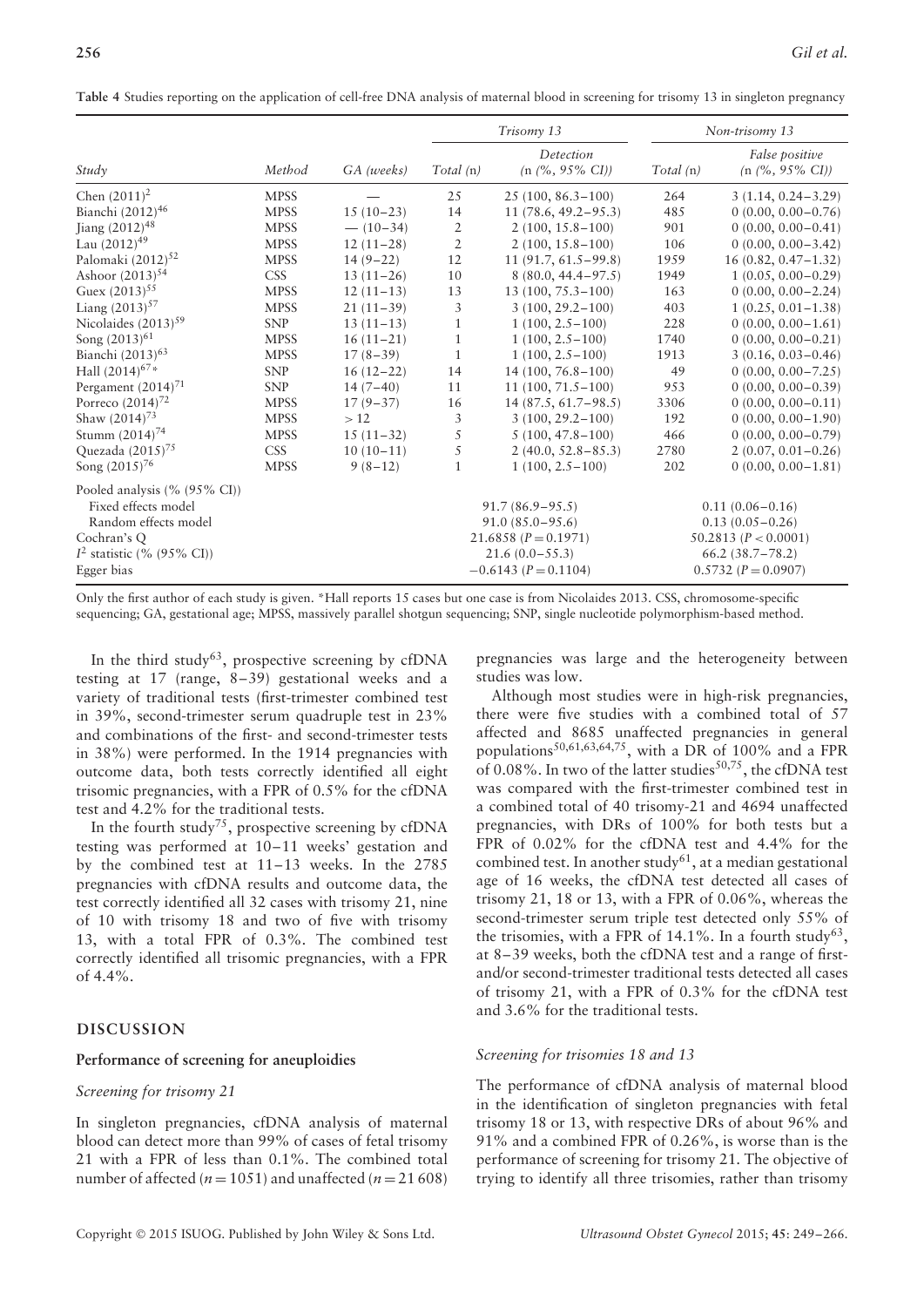| Table 5 Studies reporting on the application of cell-free DNA analysis of maternal blood in screening for monosomy X in singleton |  |
|-----------------------------------------------------------------------------------------------------------------------------------|--|
| pregnancy                                                                                                                         |  |

|                                      |             |             |                | Monosomy X                           |           | Non-monosomy $X$                     |
|--------------------------------------|-------------|-------------|----------------|--------------------------------------|-----------|--------------------------------------|
| Study                                | Method      | GA (weeks)  | Total(n)       | Detection<br>$(n \ (\%, 95\% \ CI))$ | Total (n) | False positive<br>$(n (%, 95\% CI))$ |
| Sehnert (2011) <sup>44</sup>         | <b>MPSS</b> | $15(10-28)$ | $\overline{2}$ | $2(100, 15.8 - 100)$                 | 45        | $0(0.00, 0.00 - 7.87)$               |
| Bianchi (2012) <sup>46</sup>         | <b>MPSS</b> | $15(10-23)$ | 20             | $15(75.0, 50.9 - 91.3)$              | 462       | $1(0.22, 0.01-1.20)$                 |
| Jiang $(2012)^{48}$                  | <b>MPSS</b> | $- (10-34)$ | 3              | $3(100, 29.2 - 100)$                 | 899       | $1(0.11, 0.00 - 0.62)$               |
| Lau $(2012)^{49}$                    | <b>MPSS</b> | $12(11-28)$ | 8              | $8(100, 63.1 - 100)$                 | 100       | $0(0.00, 0.00 - 3.62)$               |
| Guex $(2013)^{55}$                   | <b>MPSS</b> | $12(11-13)$ | 15             | $15(100, 78.2 - 100)$                | 161       | $0(0.00, 0.00 - 2.27)$               |
| Liang $(2013)^{57}$                  | <b>MPSS</b> | $21(11-39)$ | 5              | $5(100, 47.8 - 100)$                 | 401       | $1(0.25, 0.01-1.38)$                 |
| Mazloom $(2013)^{58}$                | <b>MPSS</b> | $- (10-20)$ | 21             | $17(81.0, 58.1 - 94.6)$              | 390       | $1(0.26, 0.01-1.42)$                 |
| Nicolaides $(2013)^{59}$             | <b>SNP</b>  | $13(11-13)$ | $\overline{2}$ | $2(100, 15.8 - 100)$                 | 227       | $0(0.00, 0.00 - 1.61)$               |
| Samango-Sprouse (2013) <sup>60</sup> | <b>SNP</b>  | $13(9-36)$  | 12             | $11(91.7, 61.5-99.8)$                | 175       | $0(0.00, 0.00 - 2.09)$               |
| Song $(2013)^{61}$                   | <b>MPSS</b> | $16(11-21)$ | 3              | $2(66.7, 9.4-99.2)$                  | 1737      | $0(0.00, 0.00 - 0.21)$               |
| Comas $(2014)^{64}$                  | CSS/SNP     | $14(9-23)$  | $\Omega$       |                                      | 315       | $1(0.32, 0.01-1.76)$                 |
| Hooks $(2014)^{68}$                  | <b>CSS</b>  | $15(10-34)$ | 27             | $26(96.3, 81.0 - 99.9)$              | 387       | $2(0.52, 0.06-1.85)$                 |
| Nicolaides $(2014)^{70}$             | <b>CSS</b>  | $12(11-13)$ | 47             | 43 (91.5, 79.6–97.6)                 | 116       | $0(0.00, 0.00 - 3.13)$               |
| Porreco $(2014)^{72}$                | <b>MPSS</b> | $17(9-37)$  | 9              | $9(100, 66.4 - 100)$                 | 3269      | $11(0.34, 0.17 - 0.60)$              |
| Shaw $(2014)^{73}$                   | <b>MPSS</b> | >12         | 3              | $3(100, 29.2 - 100)$                 | 192       | $0(0.00, 0.00 - 1.90)$               |
| Song (2015) <sup>76</sup>            | <b>MPSS</b> | $9(8-12)$   | $\Omega$       |                                      | 203       | $1(0.49, 0.01 - 2.71)$               |
| Pooled analysis $(\% (95\% CI))$     |             |             |                |                                      |           |                                      |
| Fixed effects model                  |             |             |                | $90.3(85.8 - 94.1)$                  |           | $0.23(0.14-0.34)$                    |
| Random effects model                 |             |             |                | $90.3(85.7 - 94.2)$                  |           | $0.23(0.14 - 0.34)$                  |
| Cochran's Q                          |             |             |                | $13.2419 (P = 0.4293)$               |           | $15.2823 (P = 0.4313)$               |
| $I^2$ statistic (% (95% CI))         |             |             |                | $1.8(0.0-48.4)$                      |           | $1.8(0.0-46.4)$                      |
| Egger bias                           |             |             |                | $-0.2358$ ( $P = 0.6481$ )           |           | $0.3781 (P = 0.1668)$                |

Only the first author of each study is given. CSS, chromosome-specific sequencing; GA, gestational age; MPSS, massively parallel shotgun sequencing; SNP, single nucleotide polymorphism-based method.

| <b>Table 6</b> Studies reporting on the application of cell-free DNA analysis of maternal blood in screening for sex chromosome abnormalities |  |  |  |
|-----------------------------------------------------------------------------------------------------------------------------------------------|--|--|--|
| (SCA) other than monosomy X in singleton pregnancy                                                                                            |  |  |  |

|                                                                                                                                              |                  |             |              | 47, XXX; 47, XXY; 47, XYY                                                                                     |          | $Non-SCA$                                                                                                          |
|----------------------------------------------------------------------------------------------------------------------------------------------|------------------|-------------|--------------|---------------------------------------------------------------------------------------------------------------|----------|--------------------------------------------------------------------------------------------------------------------|
| Study                                                                                                                                        | Method           | GA (weeks)  | Total(n)     | Detection<br>$(n \ (\%, 95\% \ CI))$                                                                          | Total(n) | False positive<br>$(n \ (\%, 95\% \ CI))$                                                                          |
| Bianchi (2012) <sup>46</sup>                                                                                                                 | <b>MPSS</b>      | $15(10-23)$ | 9            | $8(88.9, 51.8-99.7)$                                                                                          | 453      | $0(0.00, 0.00 - 0.81)$                                                                                             |
| Jiang $(2012)^{48}$                                                                                                                          | <b>MPSS</b>      | $- (10-34)$ | 3            | $3(100, 29.2 - 100)$                                                                                          | 896      | $0(0.00, 0.00 - 0.41)$                                                                                             |
| Lau $(2012)^{49}$                                                                                                                            | <b>MPSS</b>      | $12(11-28)$ | 1            | $1(100, 2.5-100)$                                                                                             | 99       | $0(0.00, 0.00 - 3.66)$                                                                                             |
| Guex $(2013)^{55}$                                                                                                                           | <b>MPSS</b>      | $12(11-13)$ | 5            | $5(100, 47.8 - 100)$                                                                                          | 156      | $0(0.00, 0.00 - 2.34)$                                                                                             |
| Liang $(2013)^{57}$                                                                                                                          | <b>MPSS</b>      | $21(11-39)$ | 3            | $3(100, 29.2 - 100)$                                                                                          | 398      | $1(0.25, 0.01-1.39)$                                                                                               |
| Mazloom $(2013)^{58}$                                                                                                                        | <b>MPSS</b>      | $- (10-20)$ | 8            | $8(100, 63.1 - 100)$                                                                                          | 382      | $0(0.00, 0.00 - 0.96)$                                                                                             |
| Samango-Sprouse $(2013)^{60}$                                                                                                                | <b>SNP</b>       | $13(9-36)$  | 3            | $3(100, 29.2 - 100)$                                                                                          | 172      | $0(0.00, 0.00 - 2.12)$                                                                                             |
| Hooks $(2014)^{68}$                                                                                                                          | CSS <sup>-</sup> | $15(10-34)$ |              | $7(100, 59.0 - 100)$                                                                                          | 380      | $0(0.00, 0.00 - 0.97)$                                                                                             |
| Nicolaides $(2014)^{70}$                                                                                                                     | <b>CSS</b>       | $12(11-13)$ | 9            | $9(100, 66.4 - 100)$                                                                                          | 107      | $1(0.94, 0.02 - 5.10)$                                                                                             |
| Porreco $(2014)^{72}$                                                                                                                        | <b>MPSS</b>      | $17(9-37)$  | 6            | $6(100, 54.1 - 100)$                                                                                          | 3263     | $5(0.15, 0.05 - 0.36)$                                                                                             |
| Shaw $(2014)^{73}$                                                                                                                           | <b>MPSS</b>      | >12         | $\mathbf{1}$ | $1(100, 2.5-100)$                                                                                             | 191      | $0(0.00, 0.00 - 1.91)$                                                                                             |
| Song $(2015)^{76}$                                                                                                                           | <b>MPSS</b>      | $9(8-12)$   | $\mathbf{1}$ | $0(0.0, 0.0 - 97.5)$                                                                                          | 202      | $0(0.00, 0.00 - 1.81)$                                                                                             |
| Pooled analysis $(\% (95\% CI))$<br>Fixed effects model<br>Random effects model<br>Cochran's Q<br>$I^2$ statistic (% (95% CI))<br>Egger bias |                  |             |              | $93.0(85.8 - 97.8)$<br>$93.0(85.8 - 97.8)$<br>$8.7823 (P = 0.6420)$<br>$0.0(0.0-49.8)$<br>$-1.4222(P=0.1776)$ |          | $0.14(0.06 - 0.24)$<br>$0.14(0.06 - 0.24)$<br>6.1030 ( $P = 0.8664$ )<br>$0.0(0.0-49.8)$<br>$-0.1007 (P = 0.6579)$ |

Only the first author of each study is given. All monosomy-X pregnancies have been excluded from these data. CSS, chromosome-specific sequencing; GA, gestational age; MPSS, massively parallel shotgun sequencing; SNP, single nucleotide polymorphism-based method.

21 alone, is achieved at the expense of a four-fold increase in the FPR, from 0.09% to 0.35%. Furthermore, the number of affected cases examined, 389 for trisomy 18 and 139 for trisomy 13, was considerably smaller than that for trisomy 21, and the heterogeneity in DR and FPR between studies was much higher for trisomy 13 than for the other two trisomies.

#### *Screening for sex chromosome aneuploidies*

A small number of studies, with a combined total of 177 singleton pregnancies with fetal monosomy X and 56 with other sex chromosome aneuploidies, reported that cfDNA analysis of maternal blood detected about 90% of the former and 93% of the latter, with a combined FPR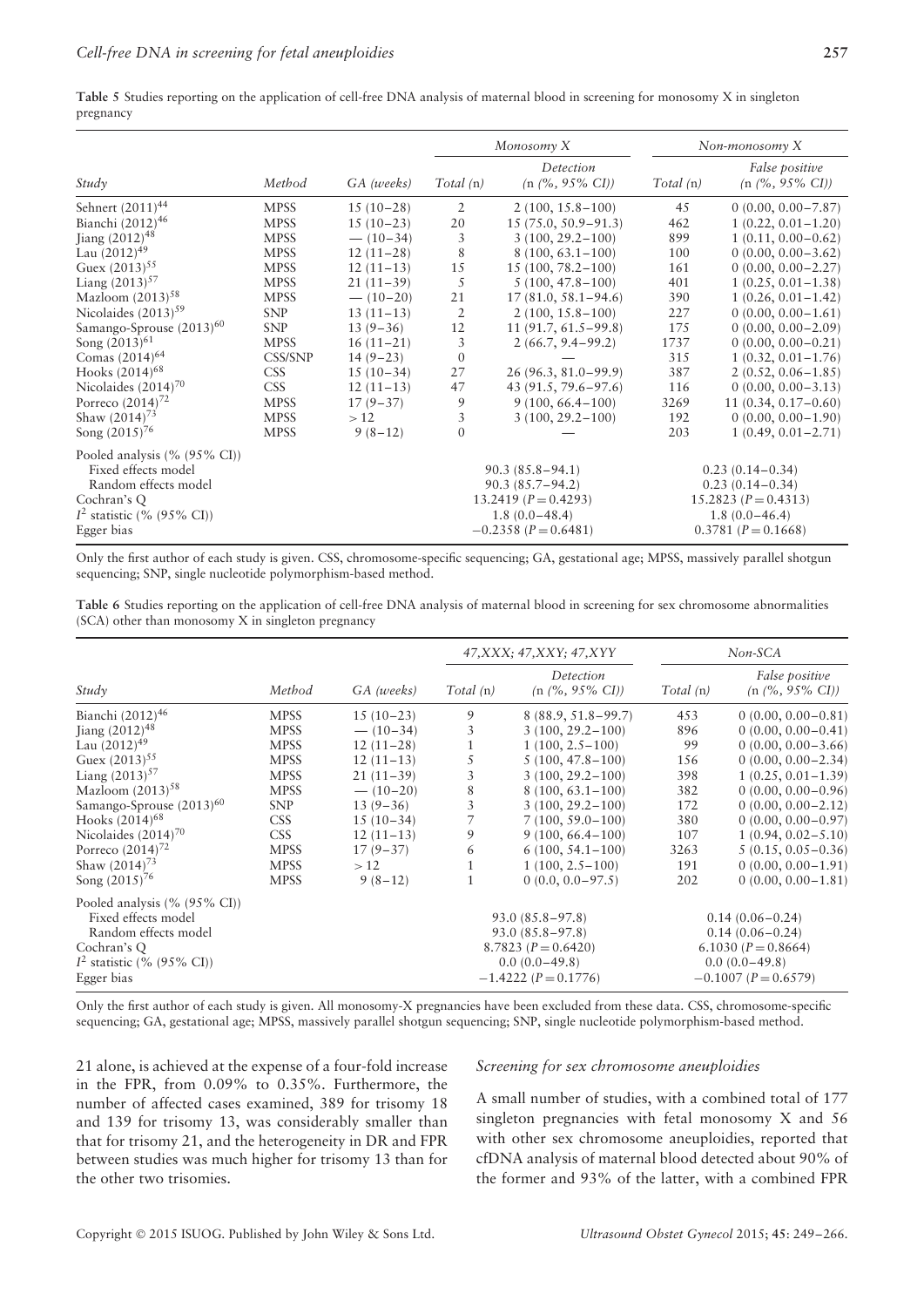|  |  | Table 7 Studies reporting on the application of cell-free DNA analysis of maternal blood in screening for trisomy 21 in twin pregnancy |  |  |
|--|--|----------------------------------------------------------------------------------------------------------------------------------------|--|--|
|--|--|----------------------------------------------------------------------------------------------------------------------------------------|--|--|

|                                                                                                                                          |             | GA (weeks)  |                | Trisomy 21                                                                                                           | Non-trisomy 21 |                                                                                      |  |
|------------------------------------------------------------------------------------------------------------------------------------------|-------------|-------------|----------------|----------------------------------------------------------------------------------------------------------------------|----------------|--------------------------------------------------------------------------------------|--|
| Study                                                                                                                                    | Method      |             | Total(n)       | Detection<br>$(n \frac{9}{6}, 95\% \text{ CI})$                                                                      | Total (n)      | False positive<br>$(n \frac{9}{6}, 95\% \text{ CI})$                                 |  |
| Canick $(2012)^{47}$                                                                                                                     | <b>MPSS</b> | $14(10-18)$ | 7              | $7(100, 59.0 - 100)$                                                                                                 | 17             | $0(0.0, 0.0 - 19.5)$                                                                 |  |
| Lau $(2013)^{56}$                                                                                                                        | <b>MPSS</b> | $13(11-20)$ | - 1            | $1(100, 2.5-100)$                                                                                                    | 11             | $0(0.0, 0.0 - 28.5)$                                                                 |  |
| del Mar Gil (2014) <sup>65</sup>                                                                                                         | <b>CSS</b>  | $13(12-13)$ | 10             | $9(90.0, 55.5 - 99.7)$                                                                                               | 181            | $0(0.0, 0.0-2.0)$                                                                    |  |
| Grömminger (2014) <sup>66</sup>                                                                                                          | <b>MPSS</b> | $15(10-18)$ | $\overline{4}$ | $4(100, 39.8 - 100)$                                                                                                 | 12             | $0(0.0, 0.0 - 26.5)$                                                                 |  |
| Huang $(2014)^{69}$                                                                                                                      | <b>MPSS</b> | $19(11-36)$ | 9              | $9(100, 66.4 - 100)$                                                                                                 | 178            | $0(0.0, 0.0 - 2.1)$                                                                  |  |
| Pooled analysis (% (95% CI))<br>Fixed effects model<br>Random effects model<br>Cochran's Q<br>$I^2$ statistic (% (95% CI))<br>Egger bias |             |             |                | $93.7(83.6 - 99.2)$<br>$93.7(83.6 - 99.2)$<br>$1.3097 (P = 0.8597)$<br>$0.0(0.0-64.1)$<br>$-0.0239$ ( $P = 0.0833$ ) |                | $0.23(0.00-0.92)$<br>$0.23(0.00-0.92)$<br>1.4391 ( $P = 0.8374$ )<br>$0.0(0.0-64.1)$ |  |

Only the first author of each study is given. CSS, chromosome-specific sequencing; GA, gestational age; MPSS, massively parallel shotgun sequencing.



**Figure 3** Funnel plots demonstrating assessment of publication bias in screening for trisomies 21 (a), 18 (b) and 13 (c). Top panel gives results for detection rate and bottom one for false-positive rate.

of 0.37%. Certainly in some studies the rate of laboratory failure to provide a result was considerably higher for sex chromosome aneuploidies than it was for the trisomies.

#### *Screening for aneuploidies in twin pregnancies*

In twin pregnancies, while screening by cfDNA testing is feasible, the performance of screening may be worse than it is in singletons. In twins, cfDNA testing is more complex, because the two fetuses could be either monozygotic, and therefore genetically identical, or dizygotic, in which case only one fetus is likely to have any

aneuploidy identified. There is evidence that, in dizygotic twins, each fetus can contribute different amounts of cfDNA into the maternal circulation, and the difference can be nearly two-fold<sup>16,81</sup>. It is therefore possible, in a dizygotic twin pregnancy discordant for aneuploidy, for the fetal fraction of the affected fetus to be below the threshold (4%) for successful cfDNA testing. This could lead to an erroneous result of low risk for aneuploidy, with a high contribution from the disomic cotwin resulting in a satisfactory total fetal fraction. To avoid this potential mistake, it was proposed that for cfDNA testing in twin pregnancies, the lower fetal fraction of the two fetuses, rather than the total fetal fraction, should be estimated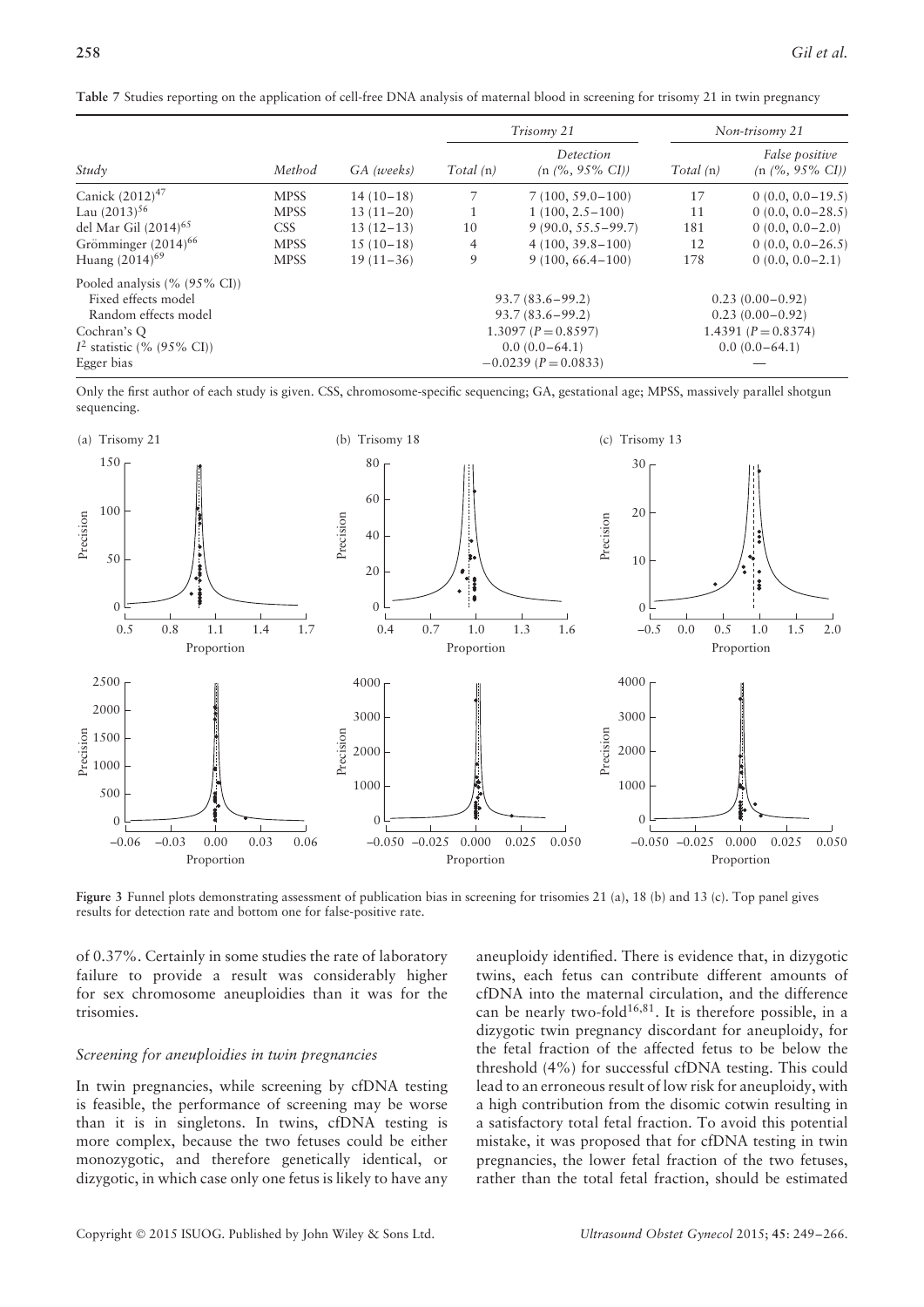

**Figure 4** Forest plots of detection rates (DR) and false-positive rates (FPR) with 95% CIs and weighted pooled summary statistics using the random-effects model in assessing cell-free DNA analysis in screening for trisomy 21 in singleton pregnancy. Only the first author of each study is given.

in the assessment of risk for aneuploidies $82$ . However, an inevitable consequence of such a policy is that the no-result rate in twins is higher than that in singleton pregnancies<sup>39</sup>.

# **Methodological quality of the studies in the meta-analysis**

In the assessment of methodological quality by QUADAS-277, most studies were considered to be at high risk of bias and at high risk of concerns regarding applicability in relation to patient selection. This is essentially because most studies were performed in selected populations. However, the ability to detect aneuploidy with cfDNA analysis is dependent upon assay precision and fetal DNA percentage in the sample, rather than the prevalence of the disease in the study population<sup>45,50</sup>. This is supported by the finding that the performance of the test in the five studies that were carried out in a general population<sup>50,61,63,64,75</sup> was similar to that of studies in high-risk pregnancies.

Most studies were also classified as being at high risk of bias in relation to flow and timing. This is essentially because cfDNA testing did not provide results in all cases, there was no complete follow-up, or the method

of determining outcome was not the same in all cases. However, such criticisms could be applied to any clinical study; all methods of traditional screening occasionally fail to give a result and no screening study in pregnancy can have complete follow-up, especially because some women miscarry and karyotyping is not performed. The real issue in relation to the failure rate in cfDNA testing is whether this is higher in aneuploid compared with euploid fetuses. A common cause of failure of the test to provide a result is low fetal fraction. The fetal fraction increases with increasing serum pregnancy-associated plasma protein-A and free β-human chorionic gonadotropin and is inversely related to maternal weight; the levels are not significantly altered in pregnancies with fetal trisomy 21 but they are reduced in those with trisomy 1883,84. It is therefore expected that, in trisomies 18 and 13, the failure rate of the cfDNA test would be increased, thereby introducing bias if only the cases with results are included in the calculation of the performance of screening. One study has reported that the rate of failed results was considerably higher in aneuploid than in euploid pregnancies<sup>71</sup>.

In the context of the method of determining outcome, most screening studies inevitably rely on karyotyping for diagnosis of trisomies 21, 18 and 13 and on clinical examination of the neonate for exclusion of these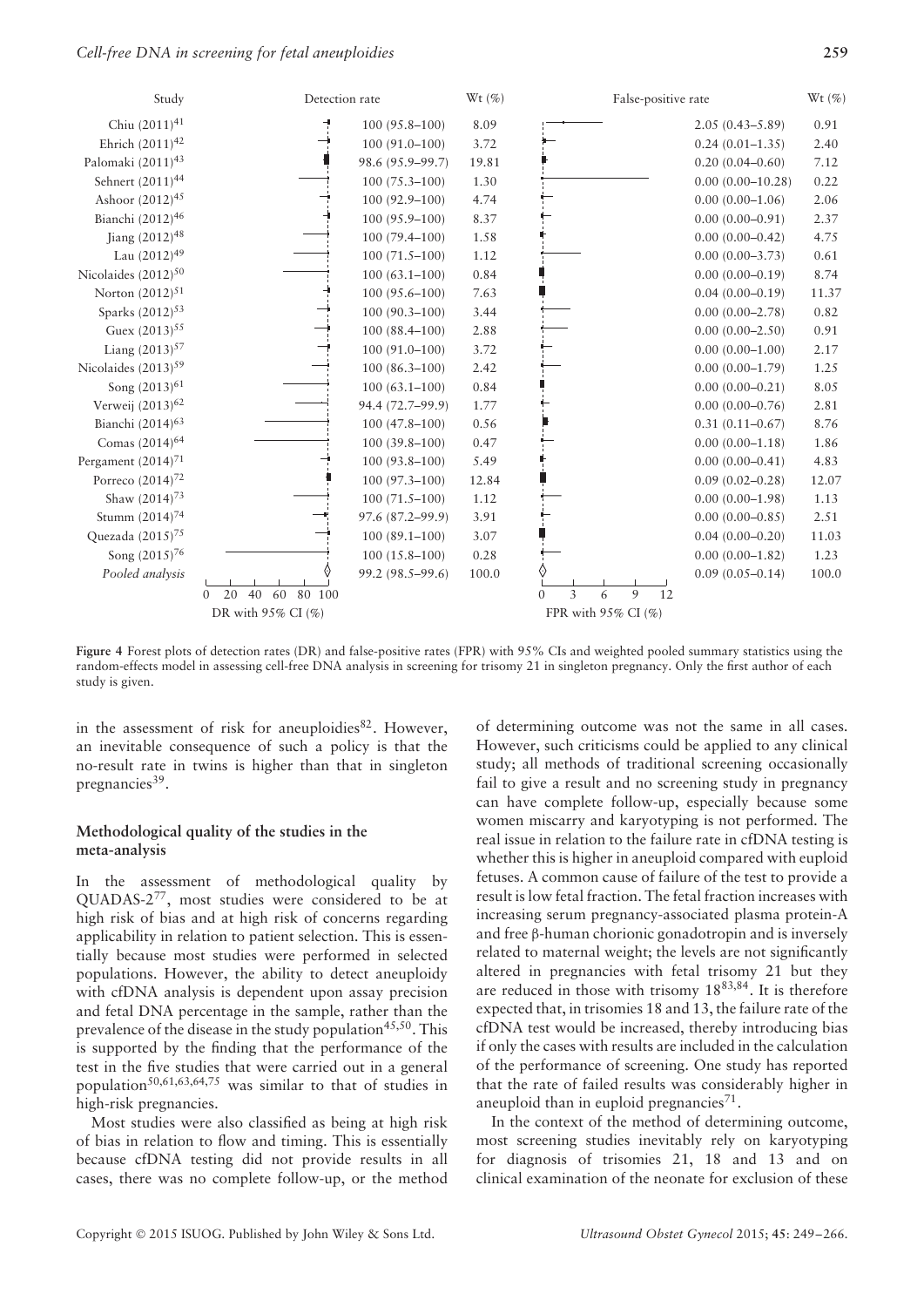## **260** *Gil et al.*

| Study                           | Detection rate                       |                   | Wt(%) | False-positive rate                                          |                     | Wt $(\% )$ |
|---------------------------------|--------------------------------------|-------------------|-------|--------------------------------------------------------------|---------------------|------------|
| Chen $(2011)^2$                 |                                      | 91.9 (78.1-98.3)  | 9.27  |                                                              | $1.98(0.65 - 4.57)$ | 1.99       |
| Sehnert (2011) <sup>44</sup>    |                                      | $100(63.1 - 100)$ | 2.20  |                                                              | $0.00(0.00 - 9.03)$ | 0.35       |
| Ashoor (2012) <sup>45</sup>     |                                      | 98.0 (89.4-99.9)  | 12.44 |                                                              | $0.00(0.00-1.06)$   | 2.63       |
| Bianchi (2012) <sup>46</sup>    |                                      | 97.2 (85.5–99.9)  | 9.02  |                                                              | $0.00(0.00-0.80)$   | 3.32       |
| Jiang (2012) <sup>48</sup>      |                                      | $100(73.5-100)$   | 3.17  |                                                              | $0.11(0.00 - 0.62)$ | 5.46       |
| Lau (2012) <sup>49</sup>        |                                      | $100(69.2 - 100)$ | 2.68  |                                                              | $0.00(0.00-3.69)$   | 0.84       |
| Nicolaides (2012) <sup>50</sup> |                                      | $100(15.8 - 100)$ | 0.73  |                                                              | $0.10(0.01 - 0.37)$ | 8.71       |
| Norton $(2012)^{51}$            |                                      | 97.4 (86.2-99.9)  | 9.51  |                                                              | $0.07(0.01 - 0.25)$ | 10.42      |
| Palomaki (2012) <sup>52</sup>   |                                      | $100(93.9 - 100)$ | 14.63 |                                                              | $0.26(0.09 - 0.61)$ | 8.63       |
| Sparks (2012) <sup>53</sup>     |                                      | $100(63.1 - 100)$ | 2.20  |                                                              | $0.00(0.00-2.29)$   | 1.32       |
| Guex $(2013)^{55}$              |                                      | 95.0 (75.1-99.9)  | 5.12  |                                                              | $0.00(0.00-2.34)$   | 1.29       |
| Liang $(2013)^{57}$             |                                      | $100(75.3 - 100)$ | 3.41  |                                                              | $0.00(0.00 - 0.93)$ | 2.92       |
| Nicolaides (2013) <sup>59</sup> |                                      | $100(29.2 - 100)$ | 0.98  |                                                              | $0.00(0.00 - 1.62)$ | 1.81       |
| Song $(2013)^{61}$              |                                      | $100(15.8 - 100)$ | 0.73  |                                                              | $0.06(0.00-0.32)$   | 8.22       |
| Bianchi (2013) <sup>63</sup>    |                                      | $100(15.8 - 100)$ | 0.73  |                                                              | $0.15(0.03 - 0.45)$ | 8.72       |
| Pergament $(2014)^{71}$         |                                      | $100(85.8-100)$   | 6.10  |                                                              | $0.00(0.00-0.39)$   | 5.65       |
| Porreco $(2014)^{72}$           |                                      | 92.3 (79.1-98.4)  | 9.76  |                                                              | $0.00(0.00 - 0.11)$ | 10.96      |
| Shaw $(2014)^{73}$              |                                      | $100(59.0 - 100)$ | 1.95  |                                                              | $0.00(0.00-1.94)$   | 1.53       |
| Stumm (2014) <sup>74</sup>      |                                      | $100(63.1 - 100)$ | 2.20  |                                                              | $0.22(0.01 - 1.20)$ | 3.34       |
| Quezada (2015) <sup>75</sup>    |                                      | 90.0 (55.5–99.8)  | 2.68  |                                                              | $0.18(0.06 - 0.42)$ | 10.25      |
| Song (2015) <sup>76</sup>       |                                      | $100(2.5-100)$    | 0.49  |                                                              | $0.00(0.00-1.81)$   | 1.64       |
| Pooled analysis                 |                                      | 96.3 (94.3-97.9)  | 100.0 |                                                              | $0.13(0.07-0.20)$   | 100.0      |
|                                 | 20<br>40<br>60<br>80 100<br>$\Omega$ |                   |       | $\overline{2}$<br>8<br>10<br>$\Omega$<br>$\overline{4}$<br>6 |                     |            |
|                                 | DR with $95\%$ CI $(\%)$             |                   |       | FPR with $95\%$ CI (%)                                       |                     |            |

Figure 5 Forest plots of detection rates (DR) and false-positive rates (FPR) with 95% CIs and weighted pooled summary statistics using the random-effects model in assessing cell-free DNA analysis in screening for trisomy 18 in singleton pregnancy. Only the first author of each study is given.



Figure 6 Forest plots of detection rates (DR) and false-positive rates (FPR) with 95% CIs and weighted pooled summary statistics using the random-effects model in assessing cell-free DNA analysis in screening for trisomy 13 in singleton pregnancy. Only the first author of each study is given.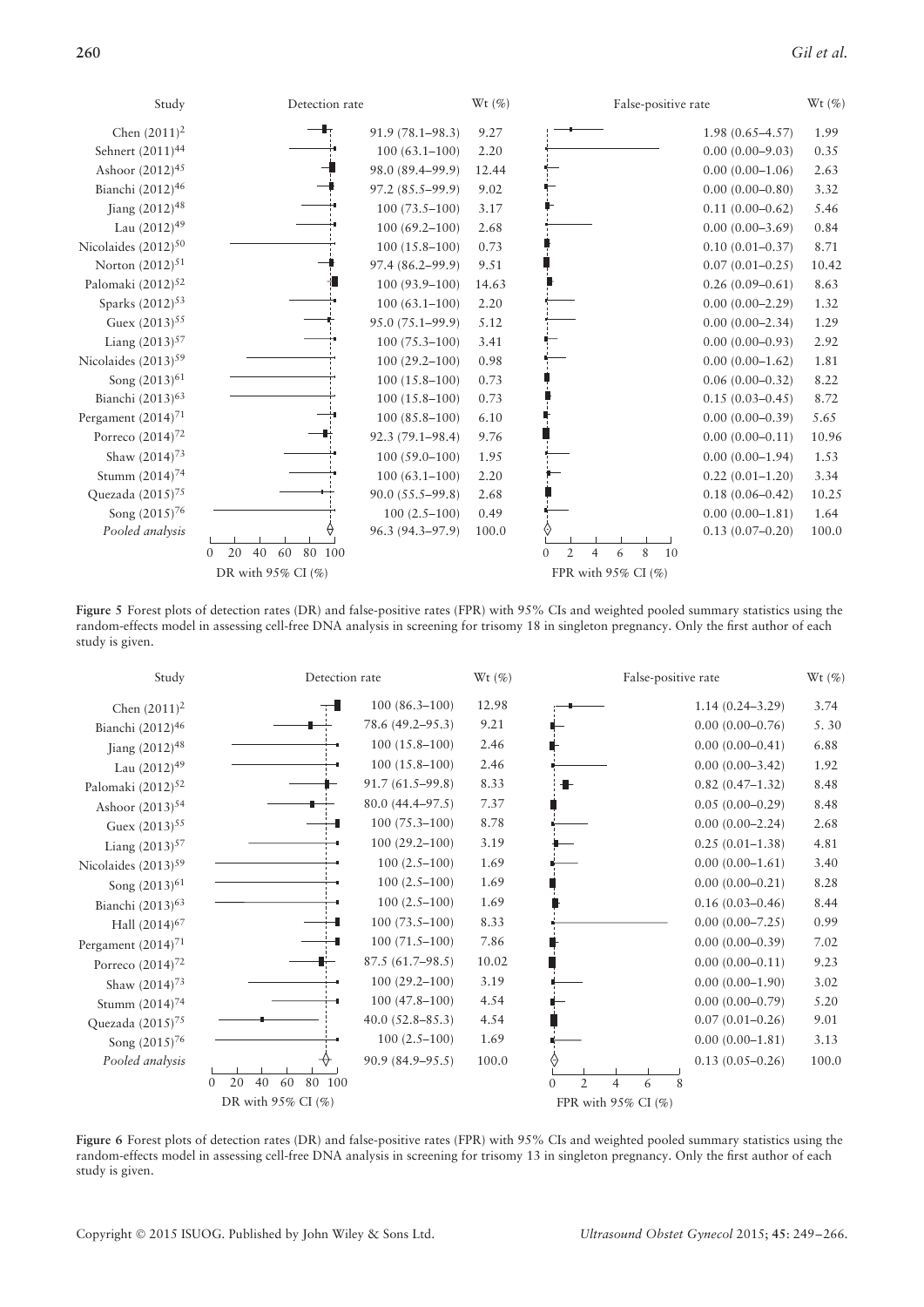

**Figure 7** Forest plots of detection rates (DR) and false-positive rates (FPR) with 95% CIs and weighted pooled summary statistics using the random-effects model in assessing cell-free DNA (cfDNA) analysis in screening for monosomy X in singleton pregnancy. Only the first author of each study is given.



**Figure 8** Forest plots of detection rates (DR) and false-positive rates (FPR) with 95% CIs and weighted pooled summary statistics using the random-effects model in assessing cell-free DNA (cfDNA) analysis in screening for sex chromosome abnormalities other than monosomy X in singleton pregnancy. Only the first author of each study is given.

trisomies. The risk of bias in these cases is low, because it is very unlikely that the diagnosis would be missed by clinical examination alone. In contrast, diagnosis or exclusion of sex chromosome aneuploidies by clinical examination of the neonate is not reliable; consequently, there are real concerns of high risk of bias in relation to both the reference standard and flow and timing in the studies that did not rely entirely on karyotyping.

#### **Clinical implications**

#### *Trisomy 21*

There is clear evidence that in singleton pregnancies the performance of screening for trisomy 21 by cfDNA testing is superior to that of all other methods combining maternal age, first- or second-trimester ultrasound findings and first- or second-trimester serum biochemical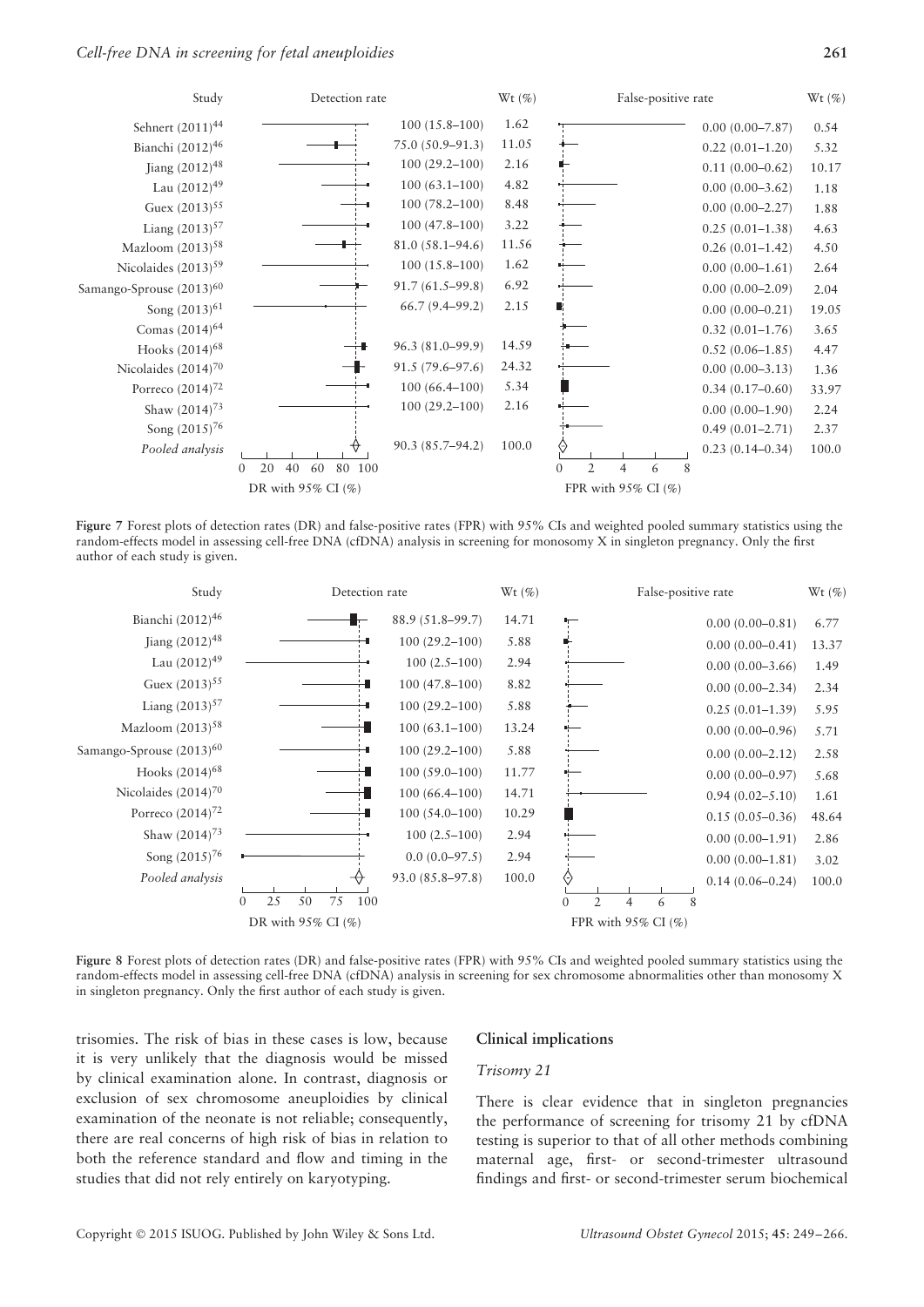

**Figure 9** Forest plots of detection rates (DR) and false-positive rates (FPR) with 95% CIs and weighted pooled summary statistics using the random-effects model in assessing cell-free DNA (cfDNA) analysis in screening for trisomy 21 in twin pregnancies. Only the first author of each study is given.

analysis. Additionally, the test can be carried out at 10–11 weeks' gestation, with the advantage of providing early reassurance for the majority of parents that their fetus is unlikely to be trisomic and, for the few with an affected fetus, the parents have the option of an earlier and safer termination of pregnancy<sup>31,75</sup>.

There are essentially two options in the clinical implementation of cfDNA analysis of maternal blood in screening for trisomy 21: first, routine screening of the whole population, and second, contingent screening based on the results of first-line screening by another method, preferably the first-trimester combined test. The two major limitations of cfDNA testing as a potential method for universal screening are the high cost of the test and the rate of failure to provide a result. Both of these problems can be overcome by the use of cfDNA testing contingent on the results of the first-trimester combined test<sup>1,85–87</sup>. Contingent screening would lead to a very high DR and very low invasive testing rate at a considerably lower cost than compared with carrying out cfDNA testing as a first-line method of screening. In cases of failed cfDNA test, pregnant women can rely on the results of the combined test in deciding in favor or against invasive testing. This strategy would also retain the advantages of first-trimester testing by ultrasound and biochemistry, including accurate pregnancy dating, early detection of many major fetal defects and prediction, with the potential of prevention, of a wide range of pregnancy complications, including pre-eclampsia and preterm birth<sup>88</sup>.

# *Trisomies 18 and 13*

There are no advocates of screening for fetal trisomies 18 and 13 independently from screening for trisomy 21. In traditional testing, detection of these lethal trisomies has been considered to be the mere beneficial consequence of screening for trisomy 21. Large studies utilizing the first-trimester combined test have reported that use of risk algorithms for each of the three trisomies results in DRs of about 90% for trisomy 21 and 95% for trisomies 18 and 13, with an increase in FPR of only 0.1% above the FPR of about 4% in screening for trisomy 21 alone  $89 - 91$ .

Data from this meta-analysis of studies on cfDNA testing suggest that the performance of screening for trisomies 18 and 13 may be worse than that of the combined test. Although the reported DR of the two tests is similar, it is likely that the true DR of the cfDNA test will be lower if the cases in which the test fails to give a result are included. Furthermore, the differential increase in FPR by including these trisomies in a screening strategy aimed primarily at detecting trisomy 21 is considerably higher with cfDNA testing than with the combined test.

#### *Sex chromosome aneuploidies*

Conventional prenatal screening has never sought directly to uncover fetal sex chromosome aneuploidies, and their detection was coincidental in pregnancies undergoing invasive testing following screening for trisomy  $21^{92,93}$ . The introduction of cfDNA analysis of maternal blood has now made it possible to screen not only for trisomies 21, 18 and 13, but also potentially for other chromosomal abnormalities, including sex chromosome aneuploidies. Cases of sex chromosome aneuploidy are generally mild, without physical or intellectual disability. The only exception is the lethal type of monosomy X which presents with a very large nuchal translucency during the first trimester or cystic hygroma/hydrops during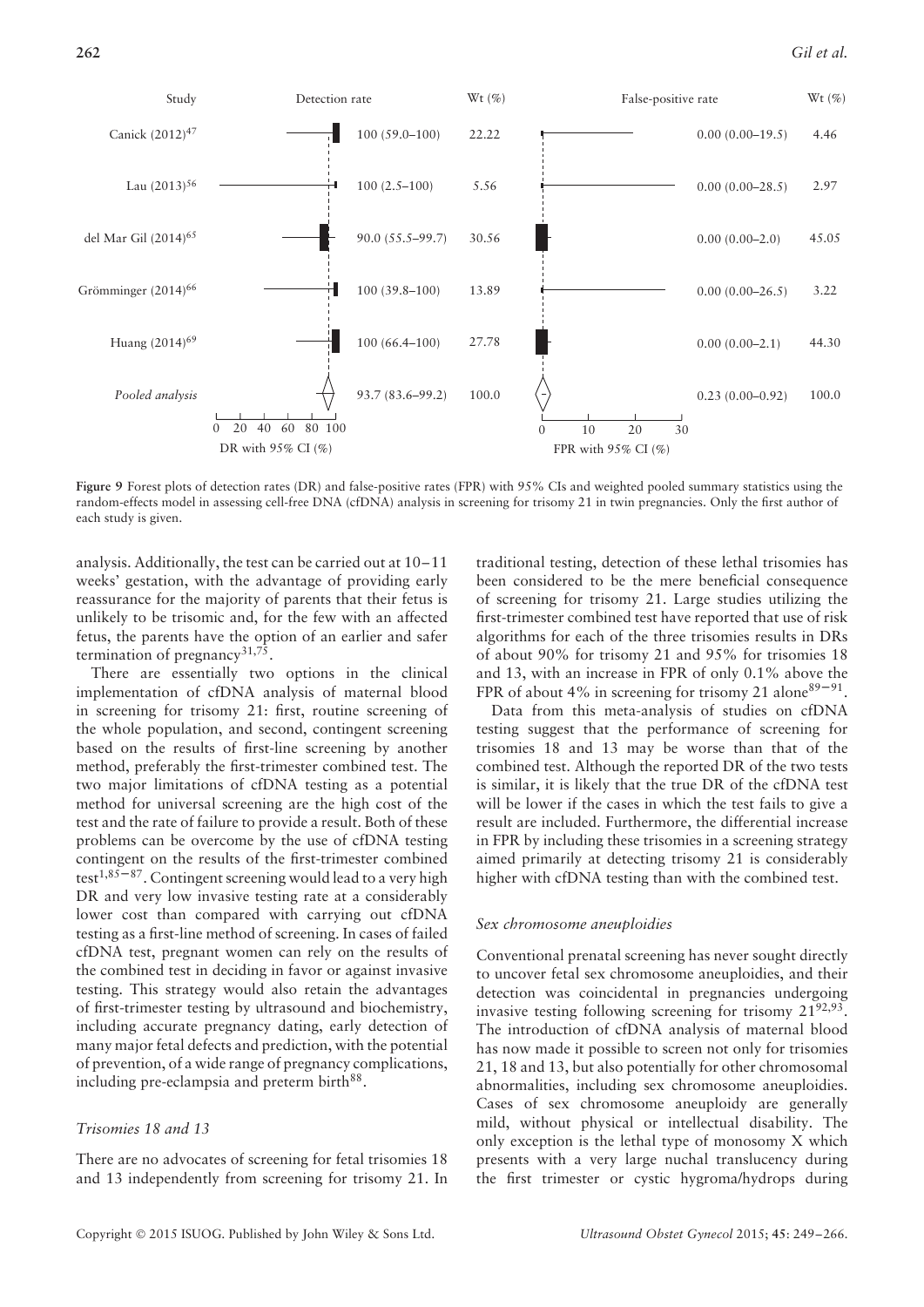the second trimester; in such cases the investigation of choice would be invasive testing for fetal karyotype evaluation, including subchromosomal analysis with microarray, rather than cfDNA testing for assessment of risk for 45,X.

It may be inappropriate to offer pregnant women screening for sex chromosome aneuploidies by cfDNA testing just because it is feasible. There are several reasons for this: first, the phenotype of these aneuploidies is generally mild; second, the test has a high failure rate and relatively low DR and high FPR; third, fetal mosaicism accounts for up to 50% of these aneuploidies; and fourth, the test may uncover a previously unknown maternal aneuploidy; up to 90% of women with 47,XXX are not aware that they have a third X chromosome $94-96$ .

#### **Conclusions**

Traditionally, screening for fetal aneuploidies has focused on trisomy 21 and, with each new method of screening introduced over the last four decades, the two objectives have been to increase the DR and decrease the rate of unnecessary invasive tests. There is now conclusive evidence that cfDNA analysis of maternal blood in screening for trisomy 21 in singleton pregnancies is superior to all previous methods in achieving both of these objectives. Performance of screening in twins by cfDNA testing requires further evaluation.

The DR of screening by cfDNA testing for trisomies 18 and 13 and sex chromosome aneuploidies is lower than that for trisomy 21. Indeed, the reported DR for these aneuploidies in this meta-analysis is likely to have been overestimated; trisomies 18 and 13 are over-represented in the cases of a failed result and sex chromosome aneuploidies are ascertained inadequately in some of the studies. Additionally, expansion of the indications of cfDNA testing to include trisomies 18 and 13 and sex chromosome aneuploidies would increase the cumulative FPR eight-fold, from 0.09% to 0.72%.

#### **ACKNOWLEDGMENT**

This study was supported by grants from The Fetal Medicine Foundation (Charity No: 1037116).

#### **REFERENCES**

- 1. Gil MM, Akolekar R, Quezada MS, Bregant B, Nicolaides KH. Analysis of cell-free DNA in maternal blood in screening for aneuploidies: meta-analysis. *Fetal Diagn Ther* 2014; **35**: 156–173.
- 2. Chen EZ, Chiu RW, Sun H, Akolekar R, Chan KC, Leung TY, Jiang P, Zheng YW, Lun FM, Chan LY, Jin Y, Go AT, Lau ET, To WW, Leung WC, Tang RY, Au-Yeung SK, Lam H, Kung YY, Zhang X, van Vugt JM, Minekawa R, Tang MH, Wang J, Oudejans CB, Lau TK, Nicolaides KH, Lo YM. Noninvasive prenatal diagnosis of fetal trisomy 18 and trisomy 13 by maternal plasma DNA sequencing. *PLoS One* 2011; **6**: e21791.
- 3. Lim JH, Kim SY, Park SY, Lee SY, Kim MJ, Han YJ, Lee SW, Chung JH, Kim MY, Yang JH, Ryu HM. Non-invasive epigenetic detection of fetal trisomy 21 in first trimester maternal plasma. *PLoS One* 2011; **6**: e27709.
- 4. Papageorgiou EA, Karagrigoriou A, Tsaliki E, Velissariou V, Carter NP, Patsalis PC. Fetal-specific DNA methylation ratio permits noninvasive prenatal diagnosis of trisomy 21. *Nat Med* 2011; **17**: 510–513.
- 5. Zhang M, Li T, Chen J, Li L, Zhou C, Wang Y, Liu W, Zhang Y. Non-invasive prenatal diagnosis of trisomy 21 by dosage ratio of fetal chromosome-specific epigenetic markers in maternal plasma. *J Huazhong Univ Sci Technolog Med Sci* 2011; **31**: 687–692.
- 6. Faas BH, de Ligt J, Janssen I, Eggink AJ, Wijnberger LD, van Vugt JM, Vissers L, Geurts van Kessel A. Non-invasive prenatal diagnosis of fetal aneuploidies using massively parallel sequencing-by-ligation and evidence that cell-free fetal DNA in the maternal plasma originates from cytotrophoblastic cells. *Expert Opin Biol Ther* 2012; **12** *Suppl* **1**: S19–26.
- 7. Fan HC, Gu W, Wang J, Blumenfeld YJ, El-Sayed YY, Quake SR. Non-invasive prenatal measurement of the fetal genome. *Nature* 2012; **487**: 320–324.
- 8. Liao GJ, Chan KC, Jiang P, Sun H, Leung TY, Chiu RW, Lo YM. Noninvasive prenatal diagnosis of fetal trisomy 21 by allelic ratio analysis using targeted massively parallel sequencing of maternal plasma DNA. *PLoS One* 2012; **7**: e38154.
- 9. Sparks AB, Wang ET, Struble CA, Barrett W, Stokowski R, McBride C, Zahn J, Lee K, Shen N, Doshi J, Sun M, Garrison J, Sandler J, Hollemon D, Pattee P, Tomita-Mitchell A, Mitchell M, Stuelpnagel J, Song K, Oliphant A. Selective analysis of cell-free DNA in maternal blood for evaluation of fetal trisomy. *Prenat Diagn* 2012; **32**: 3–9.
- 10. Stumm M, Entezami M, Trunk N, Beck M, Löcherbach J, Wegner RD, Hagen A, Becker R, Hofmann W. Noninvasive prenatal detection of chromosomal aneuploidies using different next generation sequencing strategies and algorithms. *Prenat Diagn* 2012; **32**: 569–577.
- 11. Tsaliki E, Papageorgiou EA, Spyrou C, Koumbaris G, Kypri E, Kyriakou S, Sotiriou C, Touvana E, Keravnou A, Karagrigoriou A, Lamnissou K, Velissariou V, Patsalis PC. MeDIP real-time qPCR of maternal peripheral blood reliably identifies trisomy 21. *Prenat Diagn* 2012; **32**: 996–1001.
- 12. Zimmermann B, Hill M, Gemelos G, Demko Z, Banjevic M, Baner J, Ryan A, Sigurjonsson S, Chopra N, Dodd M, Levy B, Rabinowitz M. Noninvasive prenatal aneuploidy testing of chromosomes 13, 18, 21, X, and Y, using targeted sequencing of polymorphic loci. *Prenat Diagn* 2012; **32**: 1233–1241.
- 13. Jensen TJ, Zwiefelhofer T, Tim RC, Džakula Ž, Kim SK, Mazloom AR, Zhu Z, Tynan J, Lu T, McLennan G, Palomaki GE, Canick JA, Oeth P, Deciu C, van den Boom D, Ehrich M. High-throughput massively parallel sequencing for fetal aneuploidy detection from maternal plasma. *PLoS One* 2013; **8**: e57381.
- 14. Kyriakou S, Kypri E, Spyrou C, Tsaliki E, Velissariou V, Papageorgiou EA, Patsalis PC. Variability of ffDNA in maternal plasma does not prevent correct classification of trisomy 21 using MeDIP-qPCR methodology. *Prenat Diagn* 2013; **33**: 650–655.
- 15. Lee da E, Kim SY, Lim JH, Park SY, Ryu HM. Non-invasive prenatal testing of trisomy 18 by an epigenetic marker in first trimester maternal plasma. *PLoS One* 2013; **8**: e78136.
- 16. Leung TY, Qu JZ, Liao GJ, Jiang P, Cheng YK, Chan KC, Chiu RW, Lo YM. Noninvasive twin zygosity assessment and aneuploidy detection by maternal plasma DNA sequencing. *Prenat Diagn* 2013; **33**: 675–681.
- 17. Lun FM, Chiu RW, Sun K, Leung TY, Jiang P, Chan KC, Sun H, Lo YM. Noninvasive prenatal methylomic analysis by genomewide bisulfite sequencing of maternal plasma DNA. *Clin Chem* 2013; **59**: 1583–1594.
- 18. Yuan Y, Jiang F, Hua S, Du B, Hao Y, Ye L, Liu J, Feng K, Huang X, Yi X, Wang W, Yang L, Mu F, Liu C, Liang Y.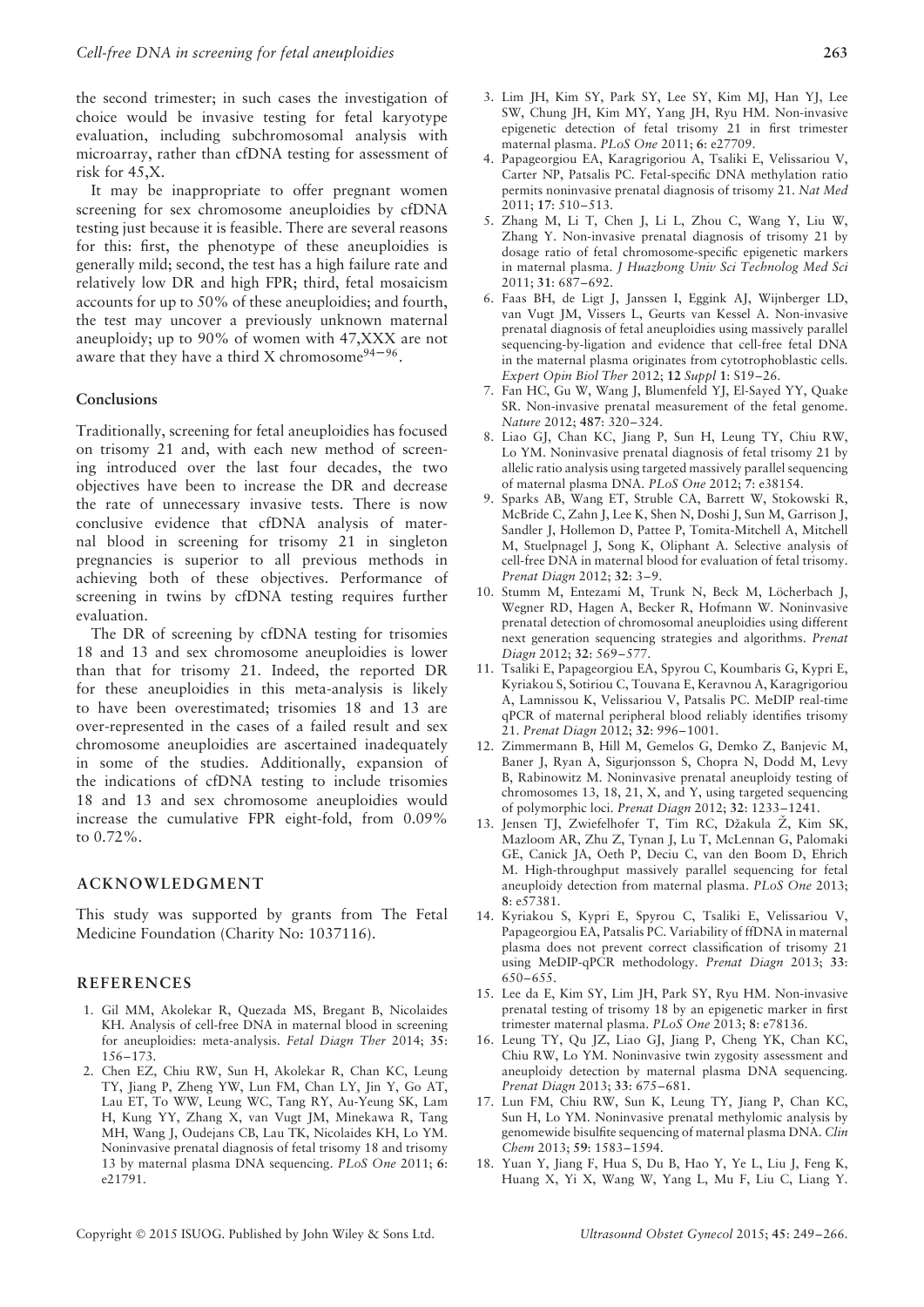Feasibility study of semiconductor sequencing for noninvasive prenatal detection of fetal aneuploidy. *Clin Chem* 2013; **59**: 846–849.

- 19. Jeon YJ, Zhou Y, Li Y, Guo Q, Chen J, Quan S, Zhang A, Zheng H, Zhu X, Lin J, Xu H, Wu A, Park SG, Kim BC, Joo HJ, Chen H, Bhak J. The feasibility study of non-invasive fetal trisomy 18 and 21 detection with semiconductor sequencing platform. *PLoS One* 2014; **9**: e110240.
- 20. Liao C, Yin AH, Peng CF, Fu F, Yang JX, Li R, Chen YY, Luo DH, Zhang YL, Ou YM, Li J, Wu J, Mai MQ, Hou R, Wu F, Luo H, Li DZ, Liu HL, Zhang XZ, Zhang K. Noninvasive prenatal diagnosis of common aneuploidies by semiconductor sequencing. *Proc Natl Acad Sci U S A* 2014; **111**: 7415–7420.
- 21. Lim JH, Lee da E, Kim KS, Kim HJ, Lee BY, Park SY, Ahn HK, Lee SW, Kim MY, Ryu HM. Non-invasive detection of fetal trisomy 21 using fetal epigenetic biomarkers with a high CpG density. *Clin Chem Lab Med* 2014; **52**: 641–647.
- 22. Wang Y, Wen Z, Shen J, Cheng W, Li J, Qin X, Ma D, Shi Y. Comparison of the performance of Ion Torrent chips in noninvasive prenatal trisomy detection. *J Hum Genet* 2014; **59**: 393–396.
- 23. Yeang CH, Ma GC, Hsu HW, Lin YS, Chang SM, Cheng PJ, Chen CA, Ni YH, Chen M. Genome-wide normalized score: a novel algorithm to detect fetal trisomy 21 during non-invasive prenatal testing. *Ultrasound Obstet Gynecol* 2014; **44**: 25–30.
- 24. Yu SC, Chan KC, Zheng YW, Jiang P, Liao GJ, Sun H, Akolekar R, Leung TY, Go AT, van Vugt JM, Minekawa R, Oudejans CB, Nicolaides KH, Chiu RW, Lo YM. Size-based molecular diagnostics using plasma DNA for noninvasive prenatal testing. *Proc Natl Acad Sci U S A* 2014; **111**: 8583–8588.
- 25. Juneau K, Bogard PE, Huang S, Mohseni M, Wang ET, Ryvkin P, Kingsley C, Struble CA, Oliphant A, Zahn JM. Microarray-based cell-free DNA analysis improves noninvasive prenatal testing. *Fetal Diagn Ther* 2014; **36**: 282–286.
- 26. Karlsson K, Sahlin E, Iwarsson E, Westgren M, Nordenskjold ¨ M, Linnarsson S. Amplification-free sequencing of cell-free DNA for prenatal non-invasive diagnosis of chromosomal aberrations. Genomics 2014; DOI: 10.1016/j.ygeno.2014.12.005. [Epub ahead of print].
- 27. Dan S, Wang W, Ren J, Li Y, Hu H, Xu Z, Lau TK, Xie J, Zhao W, Huang H, Xie J, Sun L, Zhang X, Wang W, Liao S, Qiang R, Cao J, Zhang Q, Zhou Y, Zhu H, Zhong M, Guo Y, Lin L, Gao Z, Yao H, Zhang H, Zhao L, Jiang F, Chen F, Jiang H, Li S, Li Y, Wang J, Wang J, Duan T, Su Y, Zhang X. Clinical application of massively parallel sequencing-based prenatal noninvasive fetal trisomy test for trisomies 21 and 18 in 11,105 pregnancies with mixed risk factors. *Prenat Diagn* 2012; **32**: 1225–1232.
- 28. Lau TK, Chan MK, Lo PS, Chan HY, Chan WS, Koo TY, Ng HY, Pooh RK. Clinical utility of noninvasive fetal trisomy (NIFTY) test--early experience. *J Matern Fetal Neonatal Med* 2012; **25**: 1856–1859.
- 29. Fairbrother G, Johnson S, Musci TJ, Song K. Clinical experience of noninvasive prenatal testing with cell-free DNA for fetal trisomies 21, 18, and 13, in a general screening population. *Prenat Diagn* 2013; **33**: 580–583.
- 30. Futch T, Spinosa J, Bhatt S, de Feo E, Rava RP, Sehnert AJ. Initial clinical laboratory experience in noninvasive prenatal testing for fetal aneuploidy from maternal plasma DNA samples. *Prenat Diagn* 2013; **33**: 569–574.
- 31. Gil MM, Quezada MS, Bregant B, Ferraro M, Nicolaides KH. Implementation of maternal blood cell-free DNA testing in early screening for aneuploidies. *Ultrasound Obstet Gynecol* 2013; **42**: 34–40.
- 32. Beamon CJ, Hardisty EE, Harris SC, Vora NL. A single center's experience with noninvasive prenatal testing. *Genet Med* 2014; **16**: 681–687.
- 33. Dar P, Curnow KJ, Gross SJ, Hall MP, Stosic M, Demko Z, Zimmermann B, Hill M, Sigurjonsson S, Ryan A, Banjevic M, Kolacki PL, Koch SW, Strom CM, Rabinowitz M, Benn P. Clinical experience and follow-up with large scale

single-nucleotide polymorphism-based noninvasive prenatal aneuploidy testing. *Am J Obstet Gynecol* 2014; **211**: 527.e1–527.e17.

- 34. Hui L, Teoh M, da Silva Costa F, Ramsay P, Palma-Dias R, Richmond Z, Piessens S, Walker S. Clinical implementation of cell-free DNA based aneuploidy screening: perspectives from a national audit. *Ultrasound Obstet Gynecol* 2014; **45**: 10–15.
- 35. Lau TK, Cheung SW, Lo PS, Pursley AN, Chan MK, Jiang F, Zhang H, Wang W, Jong LF, Yuen OK, Chan HY, Chan WS, Choy KW. Non-invasive prenatal testing for fetal chromosomal abnormalities by low-coverage whole-genome sequencing of maternal plasma DNA: review of 1982 consecutive cases in a single center. *Ultrasound Obstet Gynecol* 2014; **43**: 254–264.
- 36. Sago H, Sekizawa A; Japan NIPT consortium. Nationwide demonstration project of next-generation sequencing of cell-free DNA in maternal plasma in Japan: one-year experience. *Prenat Diagn* 2014; DOI:10.1002/pd.4539. [Epub ahead of print].
- 37. Yao H, Jiang F, Hu H, Gao Y, Zhu Z, Zhang H, Wang Y, Guo Y, Liu L, Yuan Y, Zhou L, Wang J, Du B, Qu N, Zhang R, Dong Y, Xu H, Chen F, Jiang H, Liu Y, Zhang L, Tian Z, Liu Q, Zhang C, Pan X, Yang S, Zhao L, Wang W, Liang Z. Detection of fetal sex chromosome aneuploidy by massively parallel sequencing of maternal plasma DNA: initial experience in a Chinese hospital. *Ultrasound Obstet Gynecol* 2014; **44**: 17–24.
- 38. Zhou Q, Pan L, Chen S, Chen F, Hwang R, Yang X, Wang W, Jiang J, Xu J, Huang H, Xu C. Clinical application of noninvasive prenatal testing for the detection of trisomies 21, 18, and 13: a hospital experience. *Prenat Diagn* 2014; **34**: 1061–1065.
- 39. Bevilacqua E, Gil MM, Nicolaides KH, Ordoñez E, Cirigliano V, Dierickx H, Willems PJ, Jani JC. Performance of screening for aneuploidies by cell-free DNA analysis of maternal blood in twin pregnancies. *Ultrasound Obstet Gynecol* 2015; **45**: 61–66.
- 40. Shi X, Zhang Z, Cram DS, Liu C. Feasibility of noninvasive prenatal testing for common fetal aneuploidies in an early gestational window. *Clin Chim Acta* 2015; **439**: 24–28.
- 41. Chiu RW, Akolekar R, Zheng YW, Leung TY, Sun H, Chan KC, Lun FM, Go AT, Lau ET, To WW, Leung WC, Tang RY, Au-Yeung SK, Lam H, Kung YY, Zhang X, van Vugt JM, Minekawa R, Tang MH, Wang J, Oudejans CB, Lau TK, Nicolaides KH, Lo YM. Non-invasive prenatal assessment of trisomy 21 by multiplexed maternal plasma DNA sequencing: large scale validity study. *BMJ* 2011; **342**: c7401.
- 42. Ehrich M, Deciu C, Zwiefelhofer T, Tynan JA, Cagasan L, Tim R, Lu V, McCullough R, McCarthy E, Nygren AO, Dean J, Tang L, Hutchison D, Lu T, Wang H, Angkachatchai V, Oeth P, Cantor CR, Bombard A, van den Boom D. Noninvasive detection of fetal trisomy 21 by sequencing of DNA in maternal blood: a study in a clinical setting. *Am J Obstet Gynecol* 2011; **204**: 205 e1–11.
- 43. Palomaki GE, Kloza EM, Lambert-Messerlian GM, Haddow JE, Neveux LM, Ehrich M, van den Boom D, Bombard AT, Deciu C, Grody WW, Nelson SF, Canick JA. DNA sequencing of maternal plasma to detect Down syndrome: An international clinical validation study. *Genet Med* 2011; **13**: 913–920.
- 44. Sehnert AJ, Rhees B, Comstock D, de Feo E, Heilek G, Burke J, Rava RP. Optimal detection of fetal chromosomal abnormalities by massively parallel DNA sequencing of cell-free fetal DNA from maternal blood. *Clin Chem* 2011; **57**: 1042–1049.
- 45. Ashoor G, Syngelaki A, Wagner M, Birdir C, Nicolaides KH. Chromosome-selective sequencing of maternal plasma cell-free DNA for first-trimester detection of trisomy 21 and trisomy 18. *Am J Obstet Gynecol* 2012; **206**: 322.e1–5.
- 46. Bianchi DW, Platt LD, Goldberg JD, Abuhamad AZ, Sehnert AJ, Rava RP. Genome-wide fetal aneuploidy detection by maternal plasma DNA sequencing. *Obstet Gynecol* 2012; **119**: 890–901.
- 47. Canick JA, Kloza EM, Lambert-Messerlian GM, Haddow JE, Ehrich M, van den Boom D, Bombard AT, Deciu C, Palomaki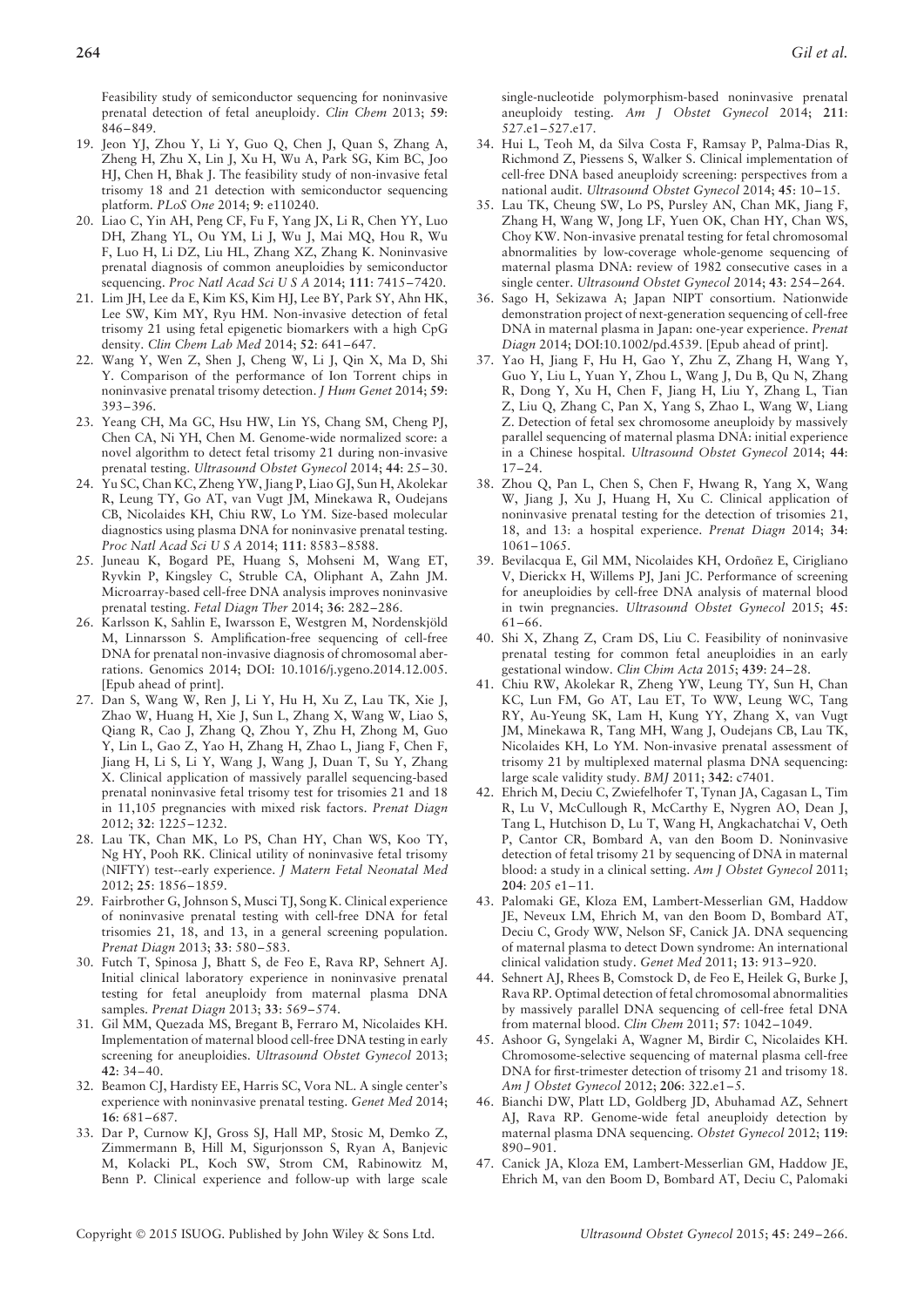GE. DNA sequencing of maternal plasma to identify Down syndrome and other trisomies in multiple gestations. *Prenat Diagn* 2012; **32**: 730–734.

- 48. Jiang F, Ren J, Chen F, Zhou Y, Xie J, Dan S, Su Y, Xie J, Yin B, Su W, Zhang H, Wang W, Chai X, Lin L, Guo H, Li Q, Li P, Yuan Y, Pan X, Li Y, Liu L, Chen H, Xuan Z, Chen S, Zhang C, Zhang H, Tian Z, Zhang Z, Jiang H, Zhao L, Zheng W, Li S, Li Y, Wang J, Wang J, Zhang X. Noninvasive Fetal Trisomy (NIFTY) test: an advanced noninvasive prenatal diagnosis methodology for fetal autosomal and sex chromosomal aneuploidies. *BMC Med Genomics* 2012; **5**: 57.
- 49. Lau TK, Chen F, Pan X, Pooh RK, Jiang F, Li Y, Jiang H, Li X, Chen S, Zhang X. Noninvasive prenatal diagnosis of common fetal chromosomal aneuploidies by maternal plasma DNA sequencing. *J Matern Fetal Neonatal Med* 2012; **25**: 1370–1374.
- 50. Nicolaides KH, Syngelaki A, Ashoor G, Birdir C, Touzet G. Noninvasive prenatal testing for fetal trisomies in a routinely screened first-trimester population. *Am J Obstet Gynecol* 2012; **207**: 374.e1–6.
- 51. Norton ME, Brar H, Weiss J, Karimi A, Laurent LC, Caughey AB, Rodriguez MH, Williams J 3rd, Mitchell ME, Adair CD, Lee H, Jacobsson B, Tomlinson MW, Oepkes D, Hollemon D, Sparks AB, Oliphant A, Song K. Non-invasive chromosomal evaluation (NICE) study: results of a multicenter prospective cohort study for detection of fetal trisomy 21 and trisomy 18. *Am J Obstet Gynecol* 2012; **207**: 137.e1–8.
- 52. Palomaki GE, Deciu C, Kloza EM, Lambert-Messerlian GM, Haddow JE, Neveux LM, Ehrich M, van den Boom D, Bombard AT, Grody WW, Nelson SF, Canick JA. DNA sequencing of maternal plasma reliably identifies trisomy 18 and trisomy 13 as well as Down syndrome: an international collaborative study. *Genet Med* 2012; **14**: 296–305.
- 53. Sparks AB, Struble CA, Wang ET, Song K, Oliphant A. Noninvasive prenatal detection and selective analysis of cell-free DNA obtained from maternal blood: evaluation for trisomy 21 and trisomy 18. *Am J Obstet Gynecol* 2012; **206**: 319.e1–9.
- 54. Ashoor G, Syngelaki A, Wang E, Struble C, Oliphant A, Song K, Nicolaides KH. Trisomy 13 detection in the first trimester of pregnancy using a chromosome-selective cell-free DNA analysis. *Ultrasound Obstet Gynecol* 2013; **41**: 21–25.
- 55. Guex N, Iseli C, Syngelaki A, Pescia G, Nicolaides KH, Xenarios I, Conrad B. A robust 2nd generation genome-wide test for fetal aneuploidy based on shotgun sequencing cell-free DNA in manternal blood. *Prenat Diagn* 2013; **33**: 707–710.
- 56. Lau TK, Jiang F, Chan MK, Zhang H, Lo PS, Wang W. Non-invasive prenatal screening of fetal Down syndrome by maternal plasma DNA sequencing in twin pregnancies.*J Matern Fetal Neonatal Med* 2013; **26**: 434–437.
- 57. Liang D, Lv W, Wang H, Xu L, Liu J, Li H, Hu L, Peng Y, Wu L. Non-invasive prenatal testing of fetal whole chromosome aneuploidy by massively parallel sequencing. *Prenat Diagn* 2013; **33**: 409–415.
- 58. Mazloom AR, Džakula Ž, Oeth P, Wang H, Jensen T, Tynan J, McCullough R, Saldivar JS, Ehrich M, van den Boom D, Bombard AT, Maeder M, McLennan G, Meschino W, Palomaki GE, Canick JA, Deciu C. Noninvasive prenatal detection of sex chromosomal aneuploidies by sequencing circulating cell-free DNA from maternal plasma. *Prenat Diagn* 2013; **33**: 591–597.
- 59. Nicolaides KH, Syngelaki A, Gil M, Atanasova V, Markova D. Validation study of maternal blood cell-free DNA testing by targeted sequencing of single-nucleotide polymorphisms at chromosomes 13, 18, 21, X, and Y. *Prenat Diagn* 2013; **33**: 575–579.
- 60. Samango-Sprouse C, Banjevic M, Ryan A, Sigurjonsson S, Zimmermann B, Hill M, Hall MP, Westemeyer M, Saucier J, Demko Z, Rabinowitz M. SNP-based non-invasive prenatal testing detects sex chromosome aneuploidies with high accuracy. *Prenat Diagn* 2013; **33**: 643–649.
- 61. Song Y, Liu C, Qi H, Zhang Y, Bian X, Liu J. Noninvasive prenatal testing of fetal aneuploidies by massively parallel sequencing in a prospective Chinese population. *Prenat Diagn* 2013; **33**: 700–706.
- 62. Verweij EJ, Jacobsson B, van Scheltema PA, de Boer MA, Hoffer MJ, Hollemon D, Westgren M, Song K, Oepkes D. European Non-Invasive Trisomy Evaluation (EU-NITE) study: a multicenter prospective cohort study for non-invasive fetal trisomy 21 testing. *Prenat Diagn* 2013; **22**: 1–6.
- 63. Bianchi DW, Parker RL, Wentworth J, Madankumar R, Saffer C, Das AF, Craig JA, Chudova DI, Devers PL, Jones KW, Oliver K, Rava RP, Sehnert AJ; CARE Study Group. DNA sequencing versus standard prenatal aneuploidy screening. *N Engl J Med* 2014; **370**: 799–808.
- 64. Comas C, Echevarria M, Rodríguez MA, Prats P, Rodríguez I, Serra B. Initial experience with non-invasive prenatal testing of cell-free DNA for major chromosomal anomalies in a clinical setting. *J Matern Fetal Neonatal Med* 2014; **12**: 1–6.
- 65. del Mar Gil M, Quezada MS, Bregant B, Syngelaki A, Nicolaides KH. Cell-free DNA analysis for trisomy risk assessment in first-trimester twin pregnancies. *Fetal Diagn Ther* 2014; **35**: 204–211.
- 66. Grömminger S, Yagmur E, Erkan S, Nagy S, Schöck U, Bonnet J, Smerdka P, Ehrich M, Wegner RD, Hofmann W, Stumm M. Fetal aneuploidy detection by cell-free DNA sequencing for multiple pregnancies and quality issues with vanishing twins. *J Clin Med* 2014; **3**: 679–692.
- 67. Hall MP, Hill M, Zimmermann B, Sigurjonsson S, Westemeyer M, Saucier J, Demko Z, Rabinowitz M. Non-invasive prenatal detection of trisomy 13 using a single nucleotide polymorphismand informatics-based approach. *PLoS One* 2014; **9**: e96677.
- 68. Hooks J, Wolfberg AJ, Wang ET, Struble CA, Zahn J, Juneau K, Mohseni M, Huang S, Bogard P, Song K, Oliphant A, Musci TJ. Non-invasive risk assessment of fetal sex chromosome aneuploidy through directed analysis and incorporation of fetal fraction. *Prenat Diagn* 2014; **34**: 496–499.
- 69. Huang X, Zheng J, Chen M, Zhao Y, Zhang C, Liu L, Xie W, Shi S, Wei Y, Lei D, Xu C, Wu Q, Guo X, Shi X, Zhou Y, Liu Q, Gao Y, Jiang F, Zhang H, Su F, Ge H, Li X, Pan X, Chen S, Chen F, Fang Q, Jiang H, Lau TK, Wang W. Noninvasive prenatal testing of trisomies 21 and 18 by massively parallel sequencing of maternal plasma DNA in twin pregnancies. *Prenat Diagn* 2014; **34**: 335–340.
- 70. Nicolaides KH, Musci TJ, Struble CA, Syngelaki A, Gil MM. Assessment of fetal sex chromosome aneuploidy using directed cell-free DNA analysis. *Fetal Diagn Ther* 2014; **35**: 1–6.
- 71. Pergament E, Cuckle H, Zimmermann B, Banjevic M, Sigurjonsson S, Ryan A, Hall MP, Dodd M, Lacroute P, Stosic M, Chopra N, Hunkapiller N, Prosen DE, McAdoo S, Demko Z, Siddiqui A, Hill M, Rabinowitz M. Single-nucleotide polymorphism-based noninvasive prenatal screening in a high-risk and low-risk cohort. *Obstet Gynecol* 2014; **124**: 210–218.
- 72. Porreco RP, Garite TJ, Maurel K, Marusiak B; Obstetrix Collaborative Research Network, Ehrich M, van den Boom D, Deciu C, Bombard A. Noninvasive prenatal screening for fetal trisomies 21, 18, 13 and the common sex chromosome aneuploidies from maternal blood using massively parallel genomic sequencing of DNA. *Am J Obstet Gynecol* 2014; **211**: 365.e1–12.
- 73. Shaw SW, Hsiao CH, Chen CY, Ren Y, Tian F, Tsai C, Chen M, Cheng PJ. Noninvasive prenatal testing for whole fetal chromosomal aneuploidies: a multicenter prospective cohort trial in Taiwan. *Fetal Diagn Ther* 2014; **35**: 13–17.
- 74. Stumm M, Entezami M, Haug K, Blank C, Wüstemann M, Schulze B, Raabe-Meyer G, Hempel M, Schelling M, Ostermayer E, Langer-Freitag S, Burkhardt T, Zimmermann R, Schleicher T, Weil B, Schöck U, Smerdka P, Grömminger S, Kumar Y, Hofmann W. Diagnostic accuracy of random massively parallel sequencing for non-invasive prenatal detection